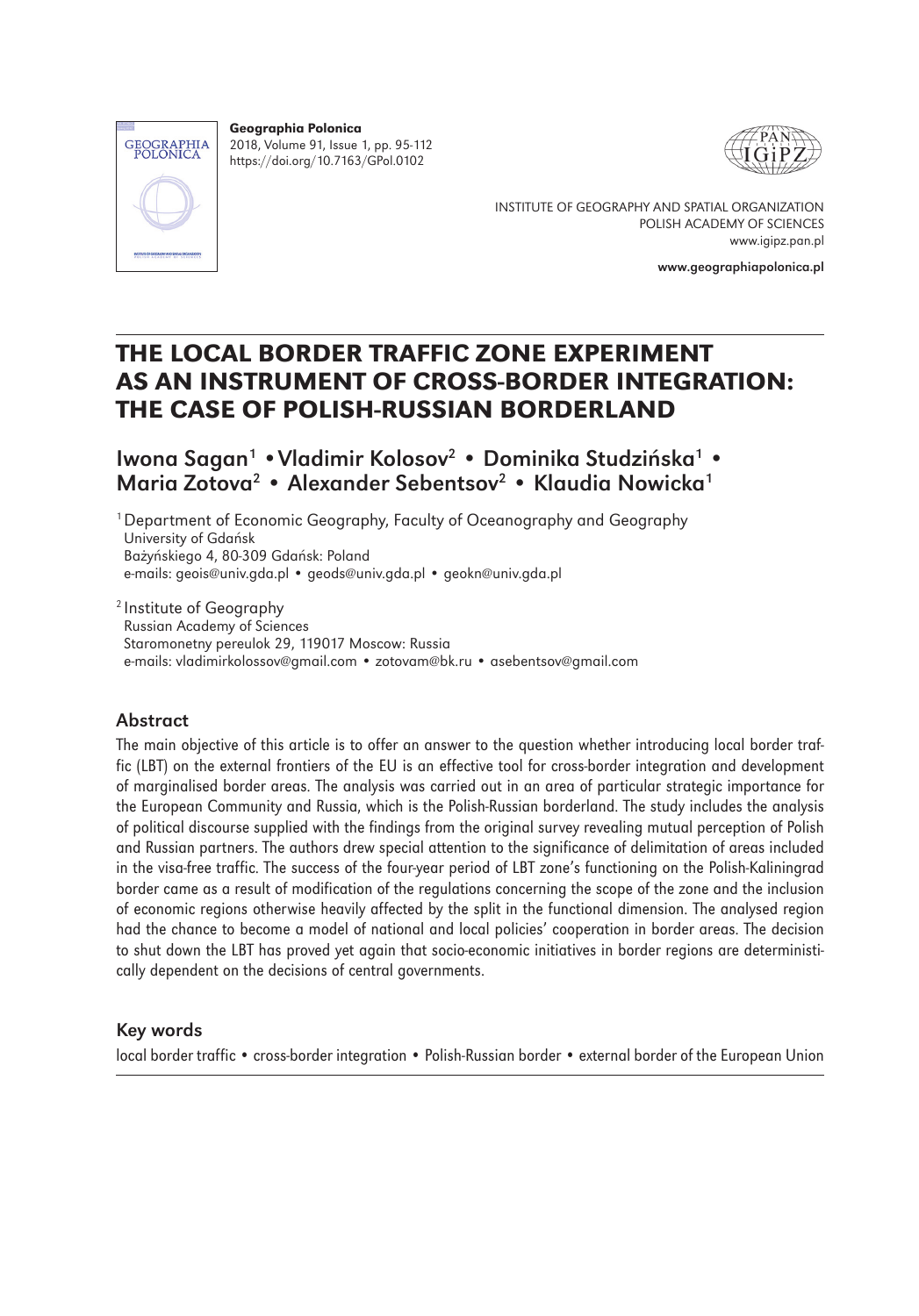# Introduction

Historical variability of Polish-Russian crossborder cooperation provoked subsequent phases of emergence and disappearance of alienated or co-existing borderland. The creation of local border traffic (LBT) zone in 2012, which connected the Kaliningrad Oblast and two Polish regions – Pomeranian and Warmian-Mazurian – by means of visa-free traffic, initiated, for the first time, a third-degree integration process, i.e. formation of an interdependent borderland. The dynamic and highly successful experiment of integration of the regions on both sides of the boundary was interrupted in 2016 with the decision of Polish government to shut down the zone.

Intense cross-border traffic in the LBT zone initiated the process of creating a crossborder soft space (Allmendinger et al. 2015), i.e. a space integrated by grass-root activity of its residents and economic entities, which is simultaneously regulated by different, statutory planning, economic and social policies. This type of spaces emerges as a result of direct physical proximity of areas that belong to different administrations or governances, be it local, regional, or national. As such, they are socially produced specific spaces, independent from political and territorial divisions. Soft spaces are functional regions that do not necessarily correspond to the existing functional links. Their development is conditioned by different administrative systems existing within them. The formation of soft spaces anticipates establishing of functional links resulting from new directions of development that are expected to emerge from the new situation and/or initiated changes. The abolition of the visa regime, along with some new opportunities for activity it had introduced in the LBT zones, doubtlessly gives a strong impulse for formation of such areas. However to set off the mechanism that forms a soft area it is necessary to delimit a LBT zone so that it covers the potential of social and economic links that exist on both sides of the frontier. Strict adherence to the arbitrarily defined range of the zone – 30 km or 50 km from the border – contradicts the idea of the policy, in which the LBT zone is a tool for crossregional integration.

The policy of cross-border integration has moved on from the premise of a LBT zone as an instrument for compensating social contacts of homogeneous groups that were divided by state borders, yet only in such aspect could the very limited range of the zone of visa-free traffic find justification. Integration has become the prime objective of the good neighbourhood policy, rather than simple social reintegration of border regions. Nevertheless, the new interpretation of the function of the LBT zones was not followed up with any modifications in the laws that shape the legal framework for their creation. Expanding substantially the range of the LBT zone around the Polish-Kaliningrad Oblast border constituted an exceptional departure from the regulations governing the establishment of such zones.

The Polish–Kaliningrad region of Russia border is the border of rather peripheral localization to the main communication corridors and the border being mainly crossed by local inhabitants. However, it is of global significance. *Glocality* of the local border traffic zone is reflected in the utilization of its international and global meaning for achieving the local interests. An attempt to interpret the highly complicated, dynamic and fragile cross-border interactions as well as regional policy between Poland and Kaliningrad Oblast is taken in this paper.

The authors pay attention to the impact of asymmetric and asynchronic developments on the formation of cross-border functional region between Kaliningrad and the Polish agglomeration of Three Cities – Gdansk, Gdynia and Sopot. The introduction of the local border traffic (LBT) regime changed the lifestyle in the borderland. For Kaliningrad citizens it opened a much easier access to Europe. The loosed border regime reduced functional distance between Poland and Kaliningrad and in a broader sense, between the European Union and Kaliningrad. Although in many cases the crossborder cooperation programmes are realized independently on each side of the border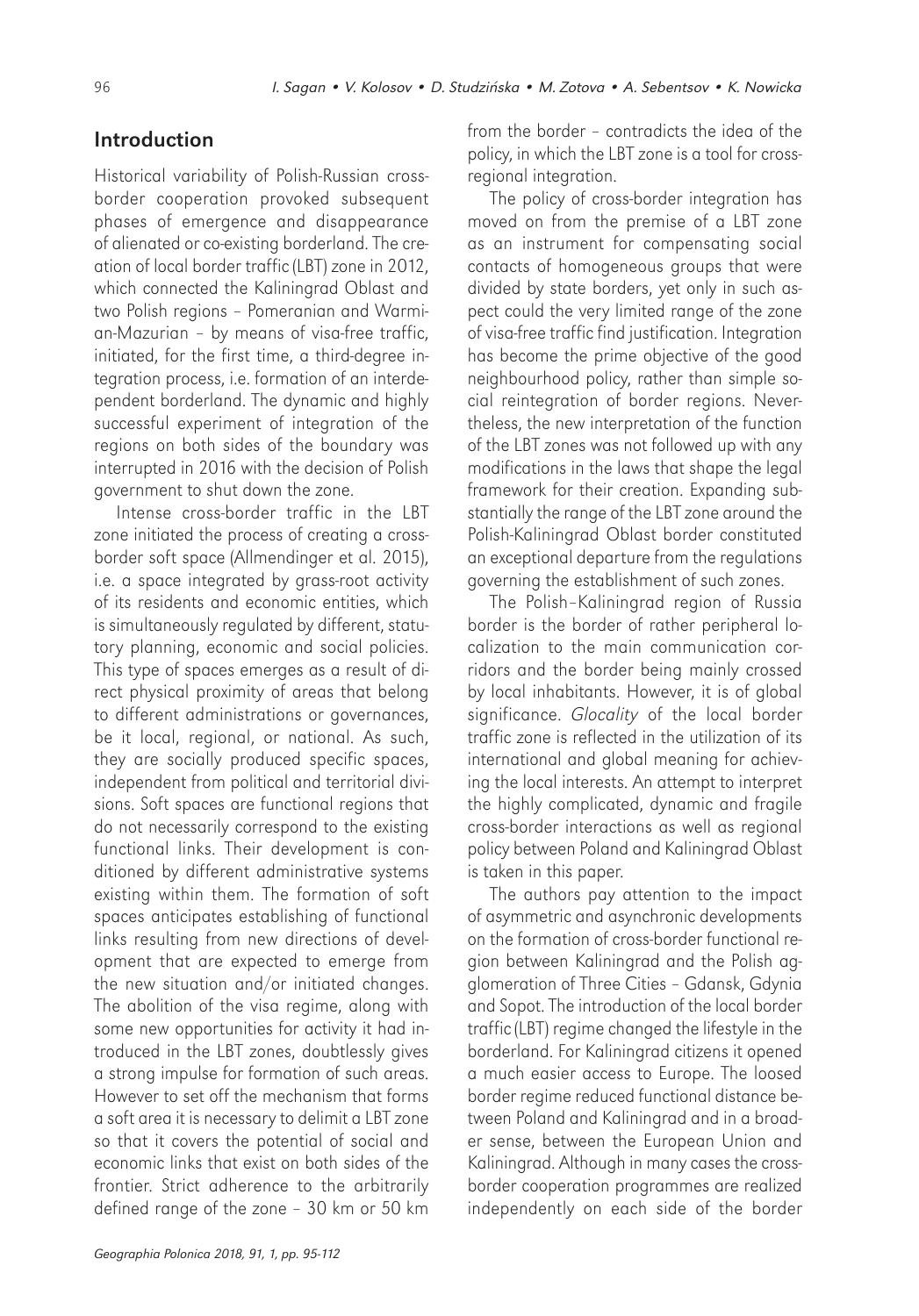which turns them rather into *the near* then *the cross* border activity. The problem of the asymmetry in the programmes realisation is well analyzed in scientific literature (Melnik 2006; Tanaka 2006; Sebentsov & Zotova 2013). Among the main explanations of the situation are: the institutional inequality between partners, insufficient level of civil society development, the lack of specialists able to compile and to manage international projects.

On the base of the analysis it can be stated that the border started to be perceived as a resource in local economy after the LBT introduction. A number of border localities gained a chance for development. Gdansk, which had been included into the LBT zone, became a new border town. Benefits of an early stage of the border regime loosening were obvious for both regions. Nevertheless, the cross border interactions cannot be fully justified, at the stage they reached, as integration of two neighbouring sides into, the unavoidably specific, but actually one border region. The abrupt end of the cooperation has proved the fragility of elaborated agreements.

## The objective and the methodology of the research

The main objective of this article is to offer an answer to the question whether introducing local border traffic on the external frontiers of the EU is an effective tool for cross-border integration and development of marginalised border areas. The article presents how the Polish-Russian borderland was functioning after the local border traffic agreement had entered into force. The conducted analysis indicates that local border traffic is a tool that the European Union and/or state authorities fail to take advantage of, and which introduction would introduce a series of benefits exceeding the basic premises of the EU regulations.

To assess the impact of the LBT zone, and to gather opinions regarding the subject, the authors carried out a number of interviews and surveys on both sides of the Polish-Russian border. During the study, 45 expert interviews were conducted in Polish border area included

in the local border traffic agreement, which allowed to evaluate the effects of introducing visa-free traffic in the studied borderland. Interviewees included representatives of local authorities, NGOs, and entrepreneurs. In 2013 a survey was carried out among the residents of Polish border zone and 250 questionnaires were collected. Also, a survey was conducted among citizens of Kaliningrad Oblast who visited Tri-City. Its purpose was to gather opinions of Russians on tourist attractiveness of Tri-City agglomeration. The survey took place in November and December 2013 on a border crossing point connecting Tri-City with Kaliningrad, obtaining a  $n = 462$  sample. Additionally, a survey was carried out among the residents of Tri-City ( $n = 402$ ). This allowed to evaluate local border traffic from the perspectives of all the citizens impacted by the LBT agreement, both from major urban centres and those from smaller border towns. The information was complemented with the data from Russian and Polish Central Statistical Offices, Russian Regional Customs, Border Guard, and Customs Chamber.

#### Local border traffic on the external borders of the European Union

Visa-free agreements, having a long historical tradition, are bilateral agreements increasing permeability of borders and making lives of borderland inhabitants much easier. Such agreements that were concluded soon after the First World War concerned subsequent boundaries and solved the problem of commuters – mainly people who owned arable land on the other side of a border (for instance, such agreements were concluded between Hungary and Yugoslavia, Poland and Czechoslovakia, Norway and Finland). In the 1990s there were three local border traffic agreements concluded between Poland and: Germany (entered into force in 1993), the Czech Republic (1995) and Slovakia (1997). They introduced passport-free traffic and people who took part in it were inhabitants of border regions, registered tourists and, in the case of Germany, almost all citizens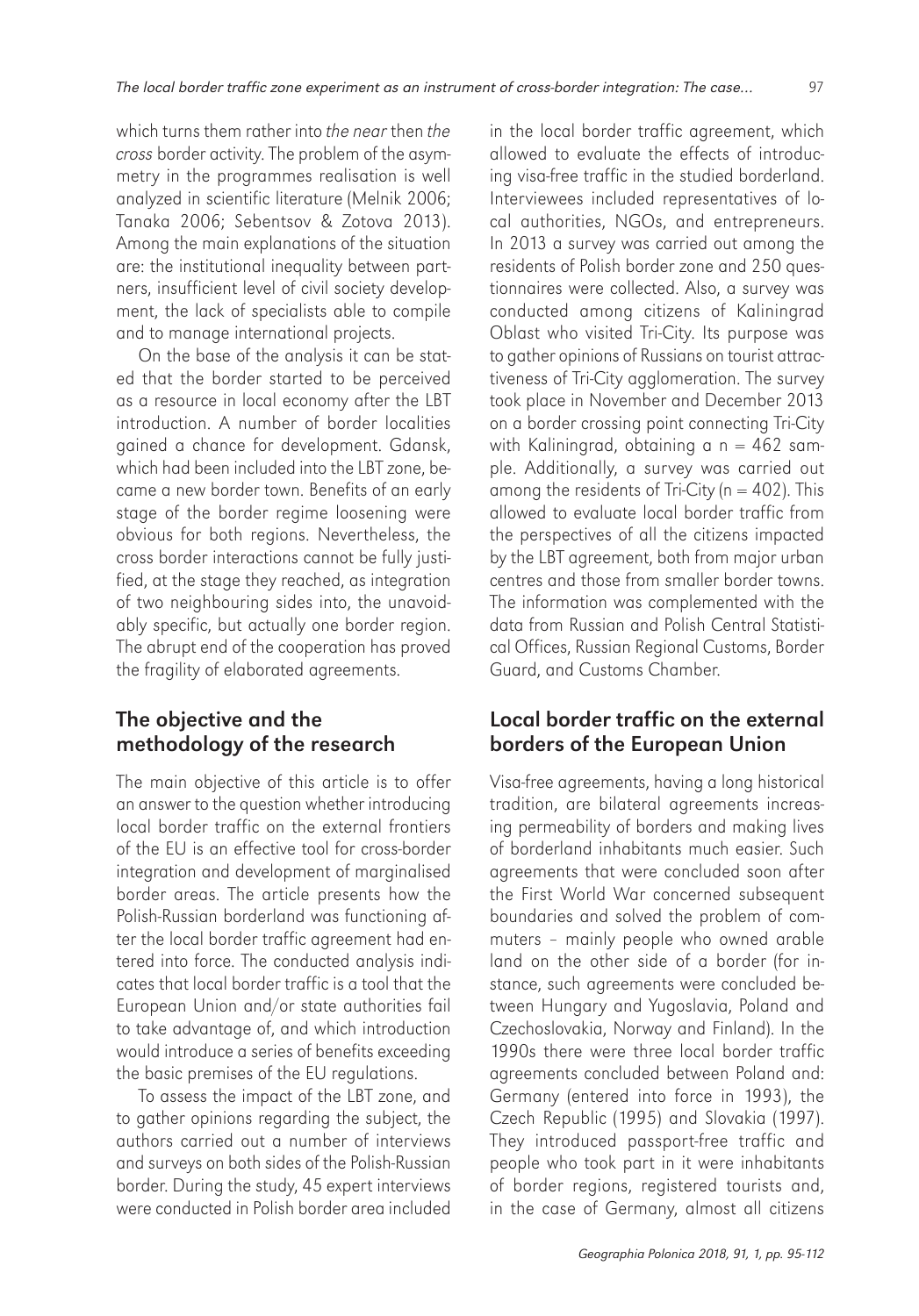(Komornicki 1999). According to Komornicki (1999), this 1990s local border traffic was the first step to future introduction of passportfree traffic like the one existing in the European Union at present.

The enlargement of the European Community complicated the relations and contacts of the states separated by the external frontier of the EU. To prevent further isolation, the European Parliament and Council issued a regulation (No.1931/2006) laying down provisions for local border traffic on the external frontiers of Member States. Rules referring directly to visa-free traffic in border areas were included in the Regulation of the European Parliament and Council No. 1931/2006 of the 20th December 2006.

Local border traffic is defined by the EU as regular crossings of the external land border of the European Community by residents of border areas with the intention of staying within the border area of the neighbouring country for social, cultural, family, or justified economic reasons (excluding commercial activities) for a period not exceeding 3 months<sup>1</sup>. A border area is defined as an area located not further than 30 kilometres from the frontier (50 km in exceptional cases). The residents, living in the areas included into the visa-free traffic area for not less than 1, year may freely cross the border and are exempted from the visa obligation (Regulation No. 1931/2006). Since the Regulation's entry

into force, seven local border traffic agreements were signed (Tab. 1). Two visa-free traffic agreements were introduced on Polish borders. The agreement between Poland and Ukraine was signed on the 1st of July 2009, while the agreement with Russia was signed on the 27th of July 2012. Local border traffic is deemed to be the most effective instrument of visa liberalisation, which boosts the dynamics of traffic with only minor negative effects (Jaroszewicz 2012). Additionally, it is considered to be an important impulse for the development of border areas.

Thanks to numerous facilitations, the visafree traffic contributes to more frequent and regular crossings of the border. Additionally, introducing special border crossing points and traffic lanes increased the infrastructural permeability of the boundary. Based on the *Second report on the implementation and functioning of the LBT regime*, presented by the European Commission to the Parliament and the European Council, a conclusion was drawn that the LBT permits were highly popular among the residents of border areas. The information gathered by the European Commission for the purpose of the *Second report…* indicates that the holders of the LBT cards cross the borders regularly. This confirms the positive impact of the LBT on cross-border exchange and cooperation, as well as on relations between the residents of the borderland.

| <b>Table 1.</b> Visa-free traffic agreements on the external borders of the European Union |  |
|--------------------------------------------------------------------------------------------|--|
|--------------------------------------------------------------------------------------------|--|

| No.            | Countries                   | Day of the entry into force |  |
|----------------|-----------------------------|-----------------------------|--|
|                | Hungary - Ukraine           | January 2008                |  |
| $\mathfrak{D}$ | Slovakia - Ukraine          | September 2008              |  |
| $\mathcal{E}$  | Poland - Ukraine            | <b>July 2009</b>            |  |
| 4              | Romania - Moldova           | October 2010                |  |
| 5              | Belarus - Latvia            | February 2012               |  |
| 6              | Norway - Russian Federation | May 2012                    |  |
|                | Poland - Russian Federation | <b>July 2012</b>            |  |

Source: Based on Jaroszewicz (2012) and *Umowy …* (2012).

<sup>&</sup>lt;sup>1</sup> Total duration of stay cannot exceed 90 days within a six months' period, counted from the day of first entry.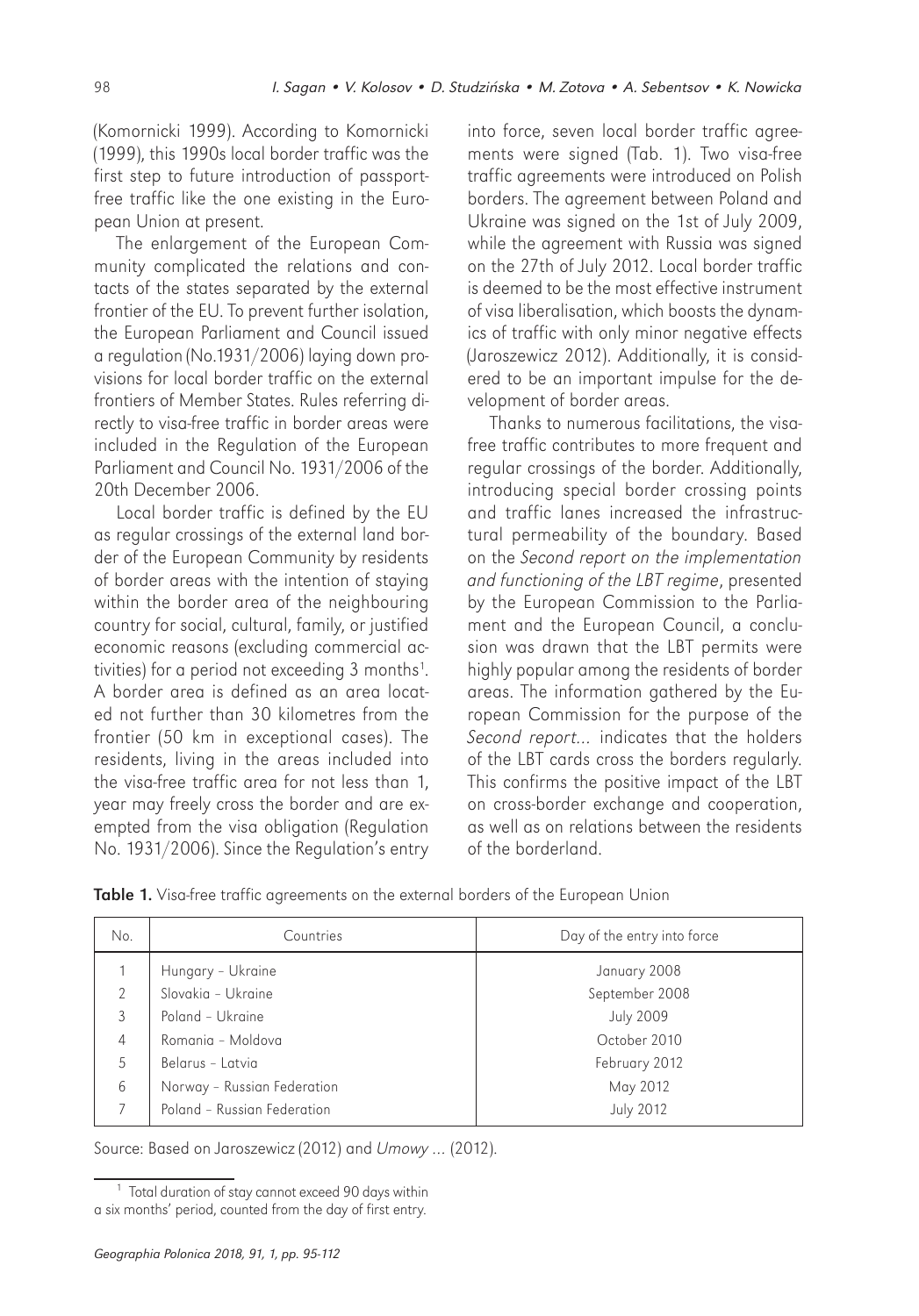The provisions regarding the local border traffic can significantly facilitate the life of citizens of the EU living in the vicinity of Community's external borders. Visa-free traffic agreement is an important instrument that mitigates the impact of visa regime and increases crossborder traffic (Doliwa-Klepacka 2011). A detailed analysis of introduction and functioning of local border traffic on the Polish-Russian border offers an opportunity to better understand LBT's influence on the functioning of the frontier, on the inhabitants of the border areas, and on the nature of neighbourly relations.

## The transformation of the Polish-Russian border

The process of re-bordering between Russia and Poland can be divided into two stages. In 1945-1989, the USSR and Poland delimited and demarcated a new Soviet-Polish border established by the treaty of 16 August 1945 (Eberhardt 2012). Later, in 1985, the sides signed the agreement on maritime boundaries. Though before 1989 Poland was an ally of the Soviet Union, the boundary between them was closed for free circulation.

The collapse of the Soviet Union has radically changed the geopolitical situation of Kaliningrad. The region has become an exclave of Russian Federation separated from its main territory by Lithuania and Belarus. When Lithuania and Poland became member states of the EU and NATO, the situation has become even more complicated. The problems typical for all exclaves and related with international transit, economic competitiveness, etc have become more disruptive.

During the first years after the disintegration of the Soviet Union two opposite processes were going on: re-bordering on the Lithuanian-Russian border, which used to be a transparent boundary between two Soviet republics, and de-bordering at the Russian-Polish border, which was being opened. At the regional level, they were actively establishing legal and institutional infrastructure and developing practice of cross-border cooperation (Palmowski 2010; Rožkov-Jur'evskij 2014).

The growth of permeability of the border was related to i.a. development of infrastructure comprising currently seven border crossings, which include four road crossings ( Grzechotki-Mamonovo II, Gronowo-Mamonovo, Bezledy-Bagrationovsk, Gołdap-Gusev) and three railway crossing points (Braniewo-Mamonovo, Głomno-Bagrationovsk, Skandawa-Zheleznodorozhny). For the last time, the infrastructure was extended in 2010, when the Grzechotki-Mamonovo II crossing point opened, connecting Tri-City with Kaliningrad. Since 2010 the mean distance between border crossing points is ca. 33 km (Tab. 2), which according to Moraczewska (2008), is a sufficient density, given the short length of the border and its 'regional' nature (i.e. majority of the crossing points is used by local and regional traffic).

In 1991-2003, inhabitants of Kaliningrad profited of visa-free regime with neighbouring countries (Komornicki 2010). Since 2000, representatives of the region have been involved in the dialogue between Russia and the EU concerning the regime. Negotiations about mainland Russia's communications with its exclave were particularly difficult.

Table 2. Development of the number of crossing points on the Polish-Russian border in the years 1993-2015

| Total length<br>of the border (km) | Total number<br>of crossing points |  | Average distance<br>between crossing points |
|------------------------------------|------------------------------------|--|---------------------------------------------|
| 232                                | 1993                               |  | 58                                          |
|                                    | 1995                               |  | 38.66                                       |
|                                    | 2010                               |  | 33.14                                       |

Source: Based on Moraczewska (2008), Palmowski (2013).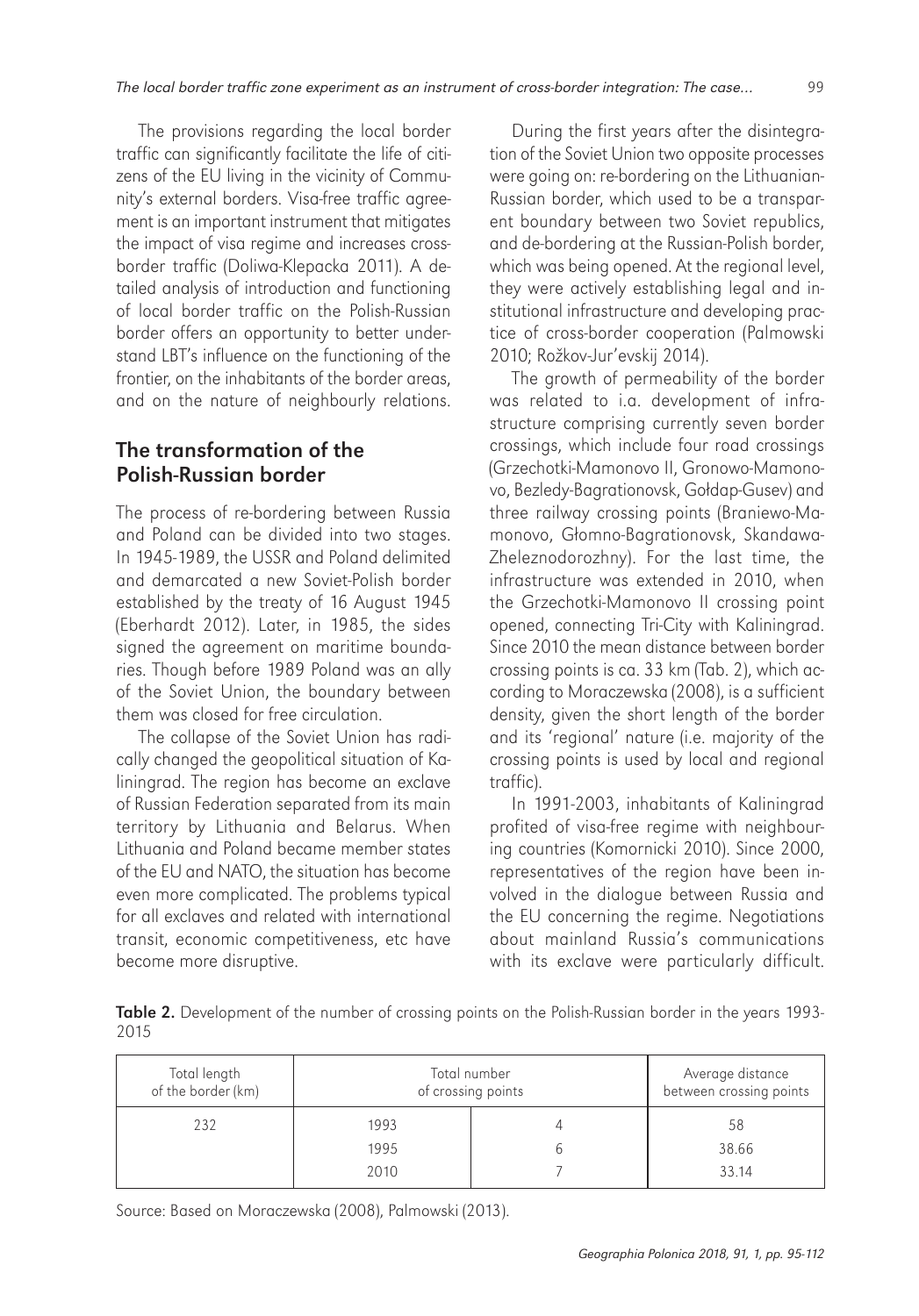The European side consecutively declined all Russian proposals and refused to take into account any Russia's arguments about the specific situation of the region and to conclude special agreements. Leaders of the European Commission referred to the inviolability and versatility standards established by the Schengen Agreement, and strong support for the national sovereignty of Poland and Lithuania, which excludes any possibility of the adoption of the Russian proposals for the transit through their territory. Since July 2003 Lithuania and since October 2003 Poland have begun to apply the Schengen regime in communication with Russia. Poland tried to postpone this date as late as possible. For travelling to Poland and Lithuania between 2003 and 2007 they had to have an international passport and a visa, but the visa regime was simplified, and it was possible to get a multientry visa valid for a year without invitation and for free (Anisiewicz & Palmowski 2014). In 2003 the Lithuanian authorities introduced a special transit document (it means that tickets must be purchased more than 24 hours before the departure) for passengers travelling by train to Russia and back. Since 2005 the transit passengers also need to have an international passport. Moreover, some issues regarding transit via Lithuania still wait for decisions. In 2007 Polish authorities adopted the Schengen norms and requested from Russian citizens a visa issued only on the basis of the invitation letter.

The long-awaited Russia-EU agreement on the facilitation of the visa regime, which came into effect on June 1, 2007, resulted in a stricter visa regime for the residents of the region. Instead of a free one-year visa for travel to Poland and Lithuania, the residents had to obtain a one-entry visa paying a 35-euro fee. A tighter visa regime and the application of common EU rules to the traffic of physical persons across the eastern EU borders provoked its decrease and gave rise to difficulties for a part of local population, which lived on small cross-border trade (Palmowski 2010).

Before Poland's accession to the Schengen area, 2,500 to 5,000 persons passed

Gronowo-Mamonovo crossing point daily. In 2008 their number dropped to 1,500-2,000. The total traffic decreased from almost 3 million in 2007 to less than 1.3 million in 2009 (Fig. 1). So, integration of Poland and Lithuania to the EU led to new customs and border barriers for both ordinary people and economic actors.



Figure 1. Number of crossings of Polish-Russian border in the years 2002-2009 Source: Based on Border Guard (Straż Graniczna) statistics, 2016.

Since the very beginning the discourse about the exclave was devoted to the contradiction between the need to establish common legal norms for all Russian territories and for the EU countries, on the one hand, and the need to take into account uniqueness of the Kaliningrad case, on the other. In order to compensate such high economic and social costs of transit, Kaliningrad regional authorities tried to obtain additional funds, privileges and especially a special status. The proposals varied from the establishment of a free economic zone to a broad autonomy from the federal centre with a further full or partial integration to the EU. Radical voices were rather marginal but they did not contribute to a favourable attitude of Moscow to claims of a special customs' and fiscal regime. Fears to lose control over Kaliningrad and apprehensions of a total restructuring of the Baltic region's geopolitical map prevailed.

On its side, the EU refused to consider Russian arguments about a specific situation of the exclave. The visa regime was in general the main theme of the debate on Kaliningrad.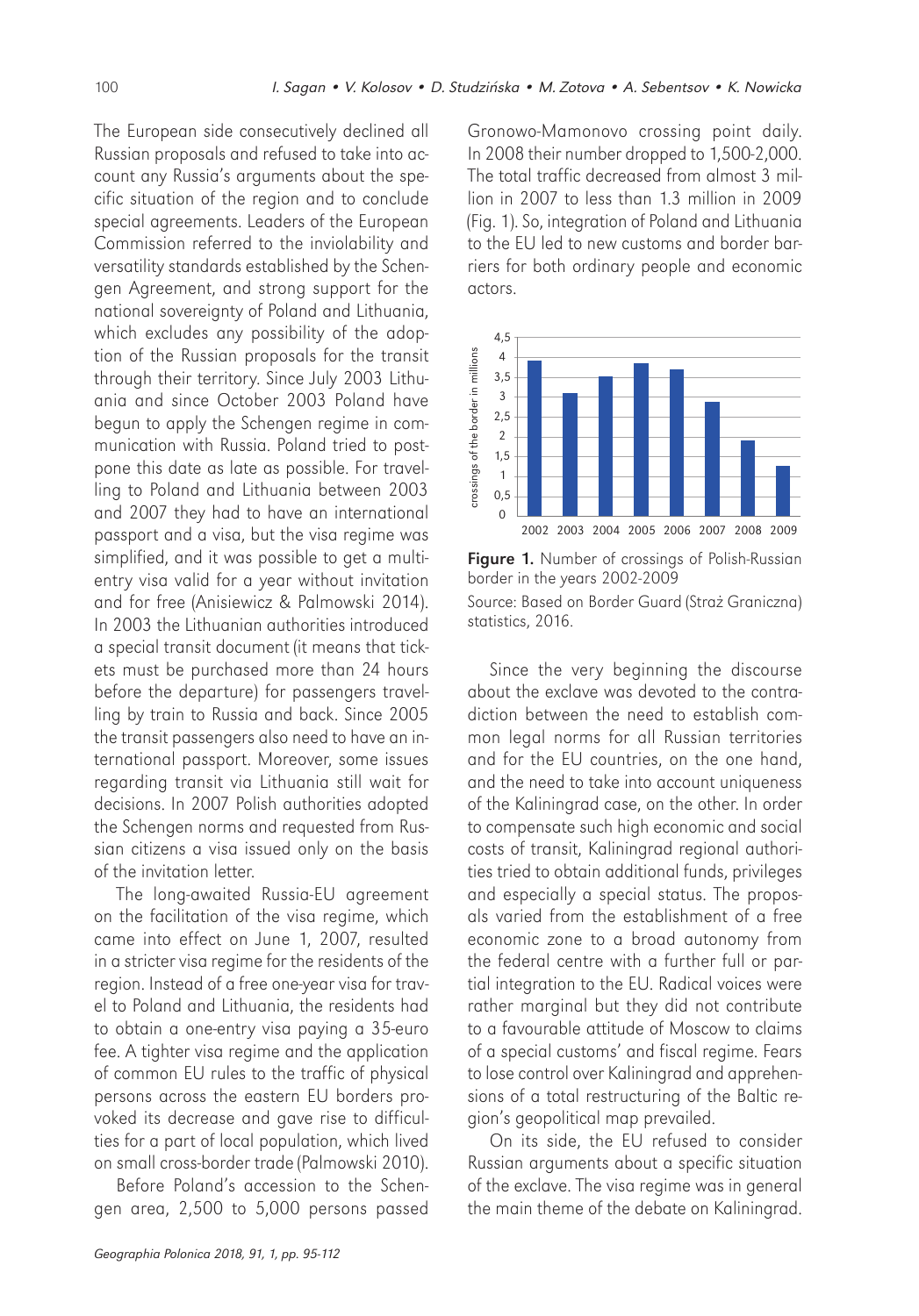The gradual tightening of the border regime was perceived as the main obstacle to crossborder cooperation and integration of the region into the European space. A constant motive was to blame the EU in applying double standards: simplifying or even abolishing visas for many countries the EU declined Russian requests of the visa free regime. Sometimes the obstinacy of Brussels was opposed to the interest of Polish and Lithuanian border regions in better communication with Kaliningrad.

At the same time, great attention was paid to searching for compromise solutions in bilateral relations between Russia and the EU. Thanks to a number of research projects supported by the EU and carried out jointly by experts from Russia and European countries at the beginning of the 2000s, the idea to transform Kaliningrad region into a 'pilot region' of economic cooperation between Russia and the united Europe was largely discussed. The discussion coincided with the creation of euroregions, the simplification of the visa regime2 , the development of cross-border and inter-regional contacts in various fields and of multilateral cooperation within the entire Baltic region.

Despite of controversial voices, a general conclusion was that an optimal strategy would be in reaching a balance between the tasks of keeping Kaliningrad within the economic, legal, cultural and political space of Russian Federation and the region's openness. Moreover, one is impossible without another (Fedorov 2010; Fedorov et al. 2013). *The Concept of the Federal Socio-Economic Policy Toward Kaliningrad Region* adopted in 2001 stated that "The main objective to realize national interests and security in Kaliningrad region is the creation of the economic, international, political and military-strategic conditions which would exclude the weakening of its role and importance as an integral part of Russian Federation". Then the authors of the document declare that these conditions comprise stable socio-economic development of the region, the increasing of its population's level of life which should be comparable with the neighbouring EU countries. The implementation of this task is impossible without an active participation in the processes of economic regionalization on the Baltic.

# The local border traffic in the Polish-Russian borderland

Polish and Lithuanian governments have begun to discuss the possibility of the simplification of the visa regime with Kaliningrad region (Anisiewicz & Palmowski 2014). But the observation of common technical requirements could divide population of Kaliningrad region into three categories: those who can visit either Poland or Lithuania (in the framework of LBT) or none of these countries. Residents living in the municipalities situated beyond the 30-50 kilometres range from the border, that is established by the regulations, couldn't use this procedure.

In April 2010 Russia's and Poland's Ministers of Foreign Affairs S. Lavrov and R. Sikorski suggested the European Commission extending special conditions of cross-border travels to all residents of Kaliningrad region (Anisiewicz & Palmowski 2014). Radosław Sikorski stated: "We will do everything to persuade the EU to change the instructions. If that fails, then we are prepared to take the risk of reaching such agreement even if some people in Brussels don't like it. Poland and Russia showed Europe our joint position" (Visa privileges… 2010)*.*

The European Commission agreed to make an exception: the LBT area was delimited not within the distance of 30 or 50 km from the boundary but the entire Kaliningrad region and parts of two voivodeships in Poland, Warmińsko-Mazurskie<sup>3</sup> and Pomorskie<sup>4</sup> were

<sup>2</sup> Since 2010, Polish authorities simplified the access of Russians citizens to Polish neighboring regions in issuing more long-term multi-entry visas.

<sup>3</sup> Including the cities of Elbląg and Olsztyn and the counties of Elbląski, Braniewski, Lidzbarski, Bartoszycki, Olsztyński, Kętrzyński, Mrągowski, Węgorzewski, Giżycki, Gołdapski, and Olecki.

<sup>4</sup> Including Gdańsk, Gdynia and Sopot and the counties of Gdański, Nowodworski and Malborski.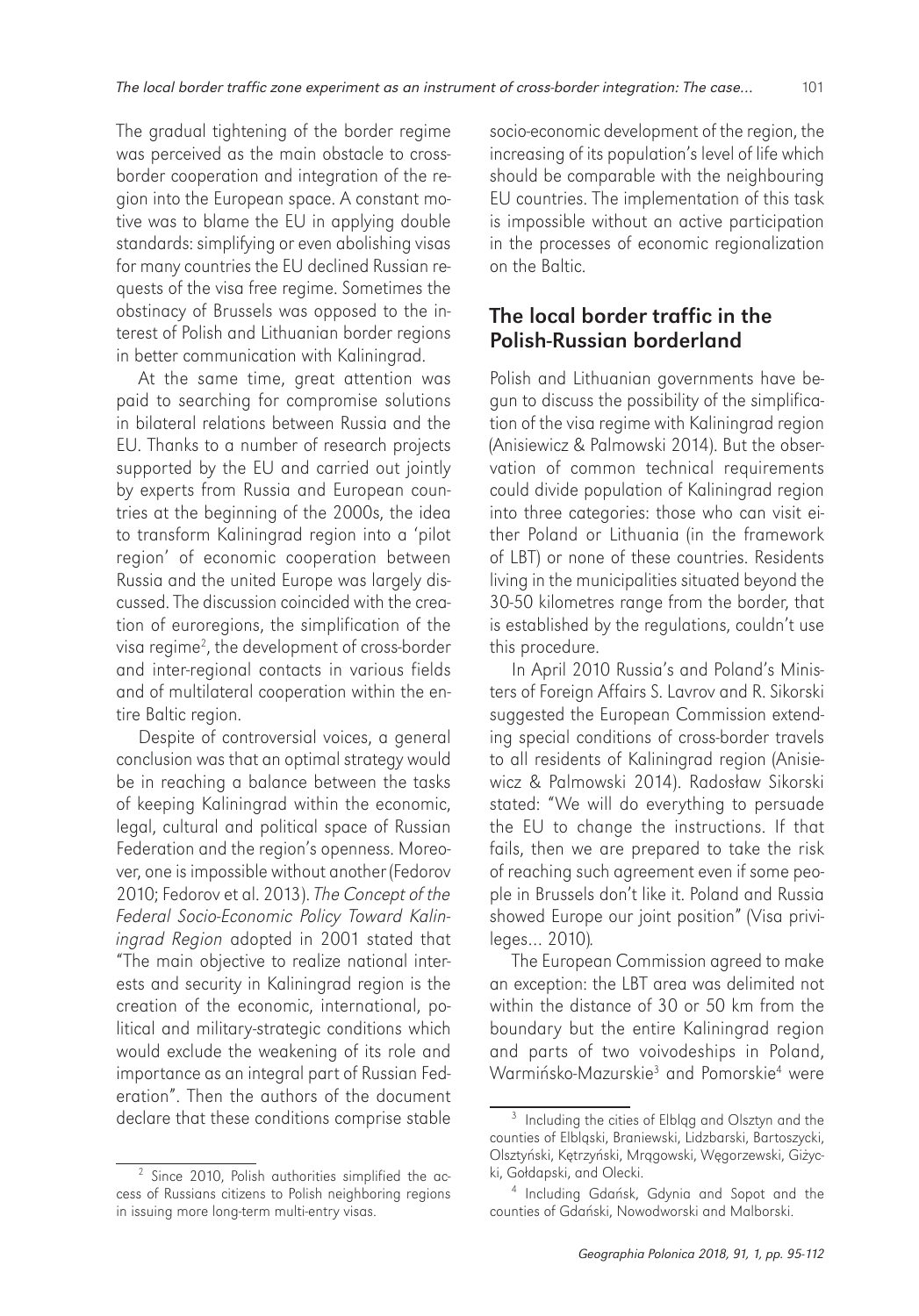included (Fig. 2). This solution was considered as a noticeable achievement of the Polish and Russian politicians. The population of the area covered by the LBT regime makes up about 2.8 million people in all, including 941,500 Russian and 1,900,000 Polish citizens. The agreement between two countries was signed on December 14, 2011 and came into force on July 27, 2012.

Unlike Poland, Lithuania was not prepared to extend the LBT regime to the whole Kaliningrad region. Lithuanian politicians appealed to the regulations of the EU and were afraid of failing safety requirements, smuggling, and damage to the local economy (*Lithuanian Foreign Minister*… 2010). As a result, the agreement with Lithuania was not signed, though residents of Lithuanian border regions, especially businesspersons and other local stakeholders supported the establishment of the LBT regime (*Lithuania has frozen talks*… 2014).

In accordance with the 2012 agreement between the Republic of Poland and the Russian Federation, local border traffic on Polish-Russian border made multiple crossing of the frontier possible for residents of the zone, who

lived in the area covered by the agreement for not less than 3 years. The inhabitants of the Polish-Russian borderland could freely cross the border initially holding 2 year, and later 5 years permits for visa-free traffic, for a fee lower than that of a Schengen visa, i.e. costing EUR 20.

Signing the agreement on the local border traffic was one of the more significant events in recent history of EU-Russian and Polish-Russian relations. The introduction of a visafree zone on Polish-Russian border was a sui generis experiment of modifying the visa regime in regards to the Russian Federation. Agreement's entry into force not only brought numerous benefits to the residents, entrepreneurs, as well as local and regional authorities of the borderland, but also changed the relations on national and transnational levels. The introduction of visa-free traffic and more frequent neighbourly contacts stimulated cross-border cooperation of the countries. The conclusion of the agreement constituted another step in the EU-Russian relations. The pilot nature of Kaliningrad Oblast, in the context of the EU-Russian relations, converted



Figure 2. The local border traffic zone at the Polish-Russian borderland Source: Domaniewski and Studzińska (2016).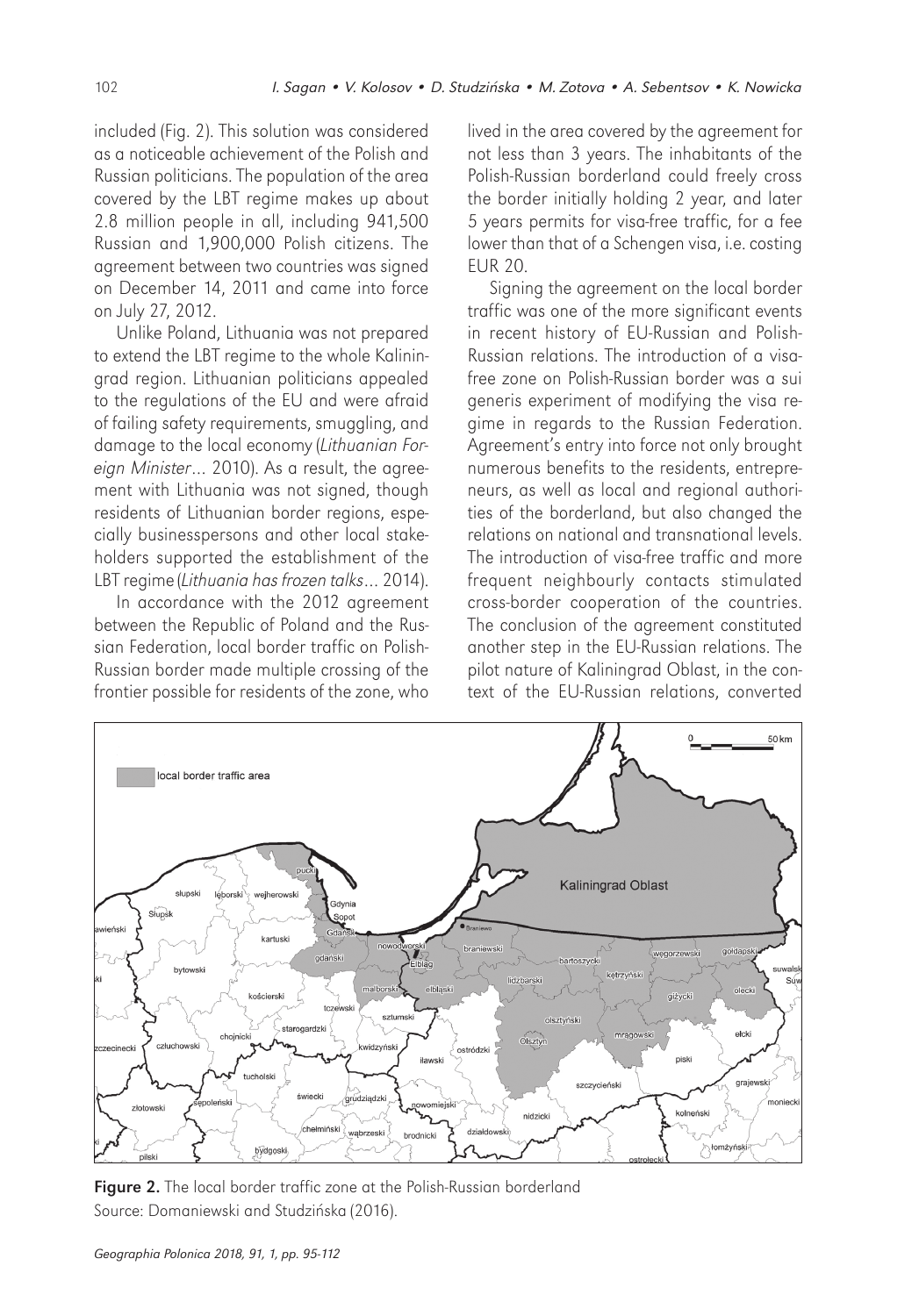the Polish-Russian borderland into an international affair, thus making this region a very interesting research area.

On the 1st of July 2016 Polish Ministry of Foreign Affairs shut down the local border traffic with Kaliningrad Oblast and Ukraine, on the grounds of security concerns related to the NATO summit and the World Youth Days organised in Poland at that time. In response to this decision on the 2nd of July the Russian authorities also suspended the agreement on visa-free traffic. Ukraine did not take similar steps. After the international events in Poland had ended, the LBT on the Ukrainian border was re-established. However, it was still suspended on the Russian border. The official communication of Polish authorities informed that concerns related to the safety of the border were still justified. In spite of protests and efforts of some Polish regional leaders from the LBT area, the traffic has not been re-established until today.

# The effect of introduction of local border traffic on the Polish-Russian border

The LBT created an opportunity for developing a new form of cooperation between the neighbouring regions. First of all, it increased permeability of the border. According to the data collected by the Polish Border Guards (2016), about 50% of Kaliningraders come to Poland in years 2013-2014 using the LBT cards (Fig. 3). From July 2012 to July 2014, the consulate of Poland in Kaliningrad issued more than 200 thousand cards. The data of the Russian regional customs shows that the number of persons and cars crossing the Polish border increased by the ratio of 4 in 2013 as compared with 2010 and even exceeded the flow during the visa free period. In 2013, 6 million crossings were registered (Fig. 4).

The introduction of local border traffic, which resulted in mass daily crossings, changed the permeability of the border in the infrastructural dimension. Increased traffic forced modifications of border infrastructure. The permeability of the Polish-Russian



Figure 3. The number of Russians crossing the Polish-Russian border within the local border traffic and visa-free regimes in the years 2012-2015 Source: Based on Border Guard (Straż Graniczna) statistics, 2016.



Figure 4. The number of crossings of Polish-Russian border in the years 2012-2015.

Source: Based on Border Guard (Straż Graniczna) statistics, 2016.



Figure 5. Russians' expenditures in Poland in the years 2010-2014

Source: Based on Border Guard (Straż Graniczna) statistics, 2011-2015.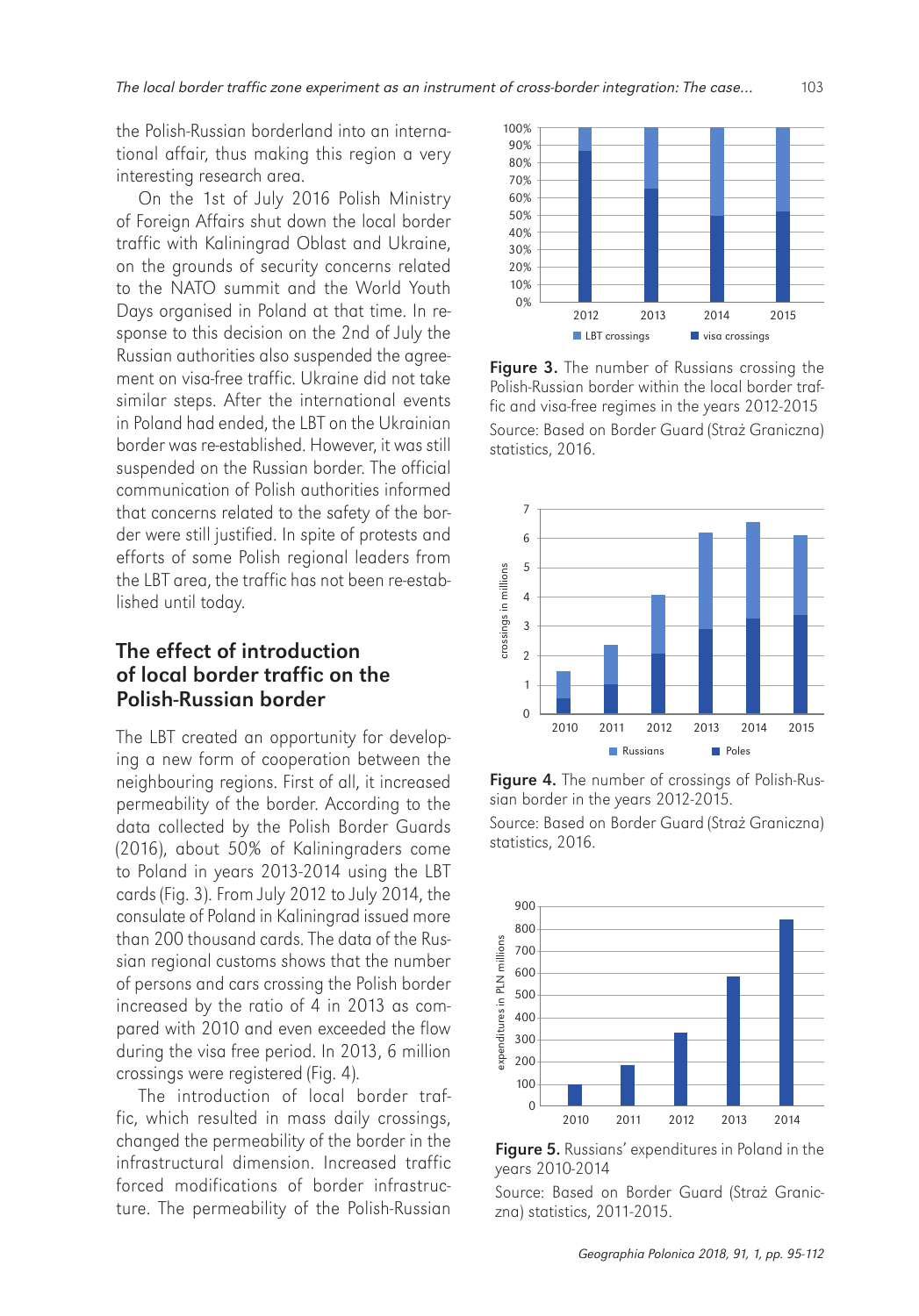border was improved through e.g.: introduction of special traffic lanes for people crossing the border within the LBT regime, automated printing of migration cards for people entering Kaliningrad Oblast, digital notifications on arrival of organised groups at road crossing points (e-booking) (Dudzińska, Dyner 2013).

Though the formal reason for obtaining the LBT card were cross-border family ties, as well as different social, cultural, and economic connections, it was evident that the main beneficiaries of the LBT were cross-border traders. Kaliningraders were buying food and toiletry while Poles were crossing the border to buy fuel. According to the Central Statistical Office's data in 2013 92.1% of Poles crossed the border for shopping purposes, thus increasing greatly the expenditures of Polish citizens in Kaliningrad Oblast. In 2012 Poles' expenditures in the exclave grew by 147% compared to previous year. Furthermore, in 2013 the value of expenditures grew by 232% compared to previous year. According to the Polish experts' assessments, about 75% of Poles entering the region of Kaliningrad as participants of the LBT, went only to the nearest petrol station and spent in Russia no more than one or two hours. In 2012, Polish 'tanker' traders brought 160M litres of fuel from Russia. Mass purchases of fuel in Russia have contributed to the decrease of number of petrol stations in Polish border area. Data provided by the Polish Statistical Office indicate that in 2012 there were 340 stations in Warmińsko-Mazurskie Voivodeship. In 2014 this figure dropped to 266.

All in all, ordinary citizens going shopping at weekends and holidays, and spending free time gradually substituted 'shuttle' traders. A relatively high per capita private car ownership rate in Kaliningrad (330 autos per thousand inhabitants) makes it possible to visit Polish border regions very often. The lowest food prices across the European Union (61% of the EU average) and a high quality of Polish goods attracted Russians (*The lowest food prices*… 2015). In 2012, the average cost of the consumer basket in Gdansk was approximately 20-23% less than in Kaliningrad. The reason

for such a situation is the exclave status and the cost of transit to Kaliningrad, as well as the institutional structure of retail trade.

According to the Central Statistical Office, 59.1% of Russians crossing the border in 2013 visited Poland to do shopping while 16% came as tourists. The Office's statistics revealed also that in 2013 the Russians spent PLN 583.9M, mainly within the area covered by the local border traffic. According to the Polish customs' data, in 2014 only the residents of Kaliningrad region spent in shops, restaurants and hotels in Poland at least 10-11 billion rubles (44% more than in 2013). What is more, the payment documents submitted for tax-free collection showed that during the first six months of 2014 they bought goods and services in Poland for about 92 million zloty, or 22 million euro. It is nearly two times more than for the same period of 2013. Clearly, the real sum is much higher (Russian West 2014). Characteristically, shopping is yielding its positions to other types of tourism: healthcare, entertainment, visit of different events, etc.

The presented data confirm a positive and stimulating impact of the LBT on local economies on both sides of the border. The difference in availability of products and goods combined with ease of crossing boosted the economic development of an otherwise marginalised borderland. As the number of crossings grew, new retail and service facilities, dedicated to the clients from abroad were opening. A Biedronka discount store built in the immediate vicinity of the crossing point in Gołdap or shopping centres in Braniewo and Bartoszyce serve as examples. The study by Central Statistical Office confirms that in 2015, in the areas of Warmińsko-Mazurskie Voivodeship covered by the LBT agreement, there were more stores operating then before the introduction of the visa-free agreement (Fig. 6). The growth was particularly dynamic in the Warmińsko-Mazurskie Voivodeship's counties (powiat) with a lower saturation of commercial network.

The counter-sanctions against the EU and other Western countries adopted by Russia as a reaction to the measures taken as a result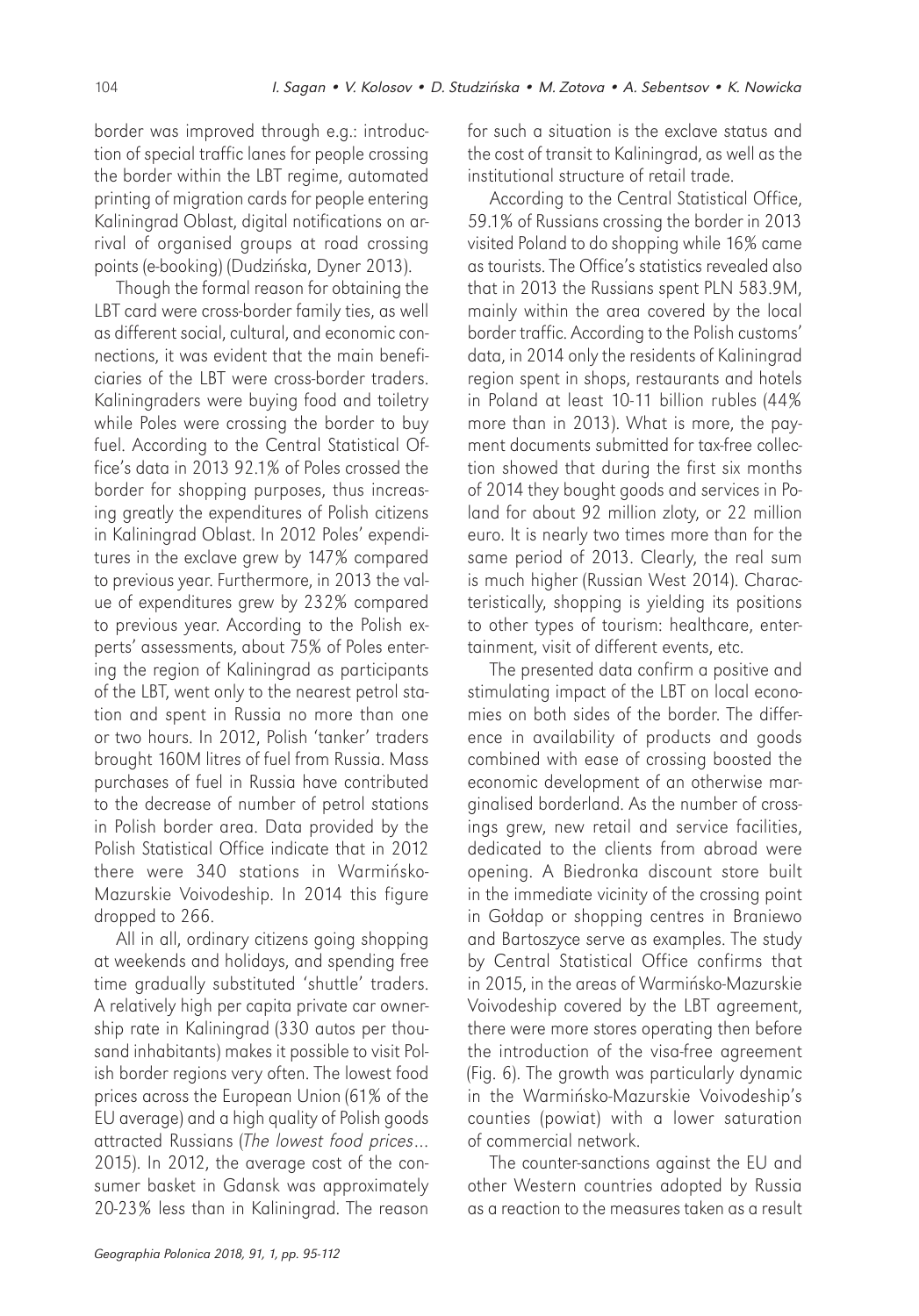

Figure 6. Stores in counties of the Warmińsko-Mazurskie Voivodeship covered by the local border traffic agreement in the years 2010-2015

Source: Based on BDL (Local Data Bank), 2016.

of the Ukrainian crisis and the ban of foodstuff import led first to the increase of the 'grey' import by Russian individual tourists from Poland to Kaliningrad. Before the embargo the region was 70% dependent on imports of dairy products, 50% - on the supply of fruit and vegetables and 40% - on imports of poultry meat from the EU. Soon after the introduction of counter-sanctions, prices of some products have increased by 1.5-2 times. Cross-border shuttle traders have firstly benefited from these decisions: they can bring up to 5 kg of products that fall under counter-sanctions for private consumption. These goods were accumulated by large commercial structures. Such shuttle trade and smuggling helped to soften the situation in the retail markets of the Kaliningrad region (*Russia after the embargo*… 2015).

However, after a sharp ruble depreciation in October 2014, shuttle trade from the EU ceased to be profitable. As a result, in January 2015 border crossings felt down by 41% as compared with the same period of the previous year. At the same time, the number of shop-tourists from the Baltic States and Poland who were actively buying cheaper Russian goods intensively increased. On the

first weeks after the depreciation Poles were actively buying on the Russian side not only foodstuff, but also electronics (Russian food 2015). Polish Ministry of Agriculture estimated the rise of Russian foodstuff's export to Poland in 2014 in 78.9% as compared with 2013 (in monetary terms, it reached 160.6 million euros).

With the stabilization of ruble in spring 2015, the intensity of trips began slowly recovering. Residents of Kaliningrad started to visit neighbouring Polish towns again for shopping and spending their free time. Individual shopping and one-day recreational trips without lodging became more popular. According to the Customs Chamber in Olsztyn in the first five months of 2016 the number of crossings fell by only 8% as compared with the same period of 2014. From month to month of the first half of 2016 the number of Russians visiting Poland was increasing. According to some experts, Russians did not stop buying goods in Poland thanks to their very positive opinion about Polish products (*Polska wci*ąż*…* 2015).

The LBT regime was established in some other areas of the eastern EU borders (Latvia - Russia, Belarus - Latvia, Hungary - Ukraine, Slovakia - Ukraine, etc.) but nowhere such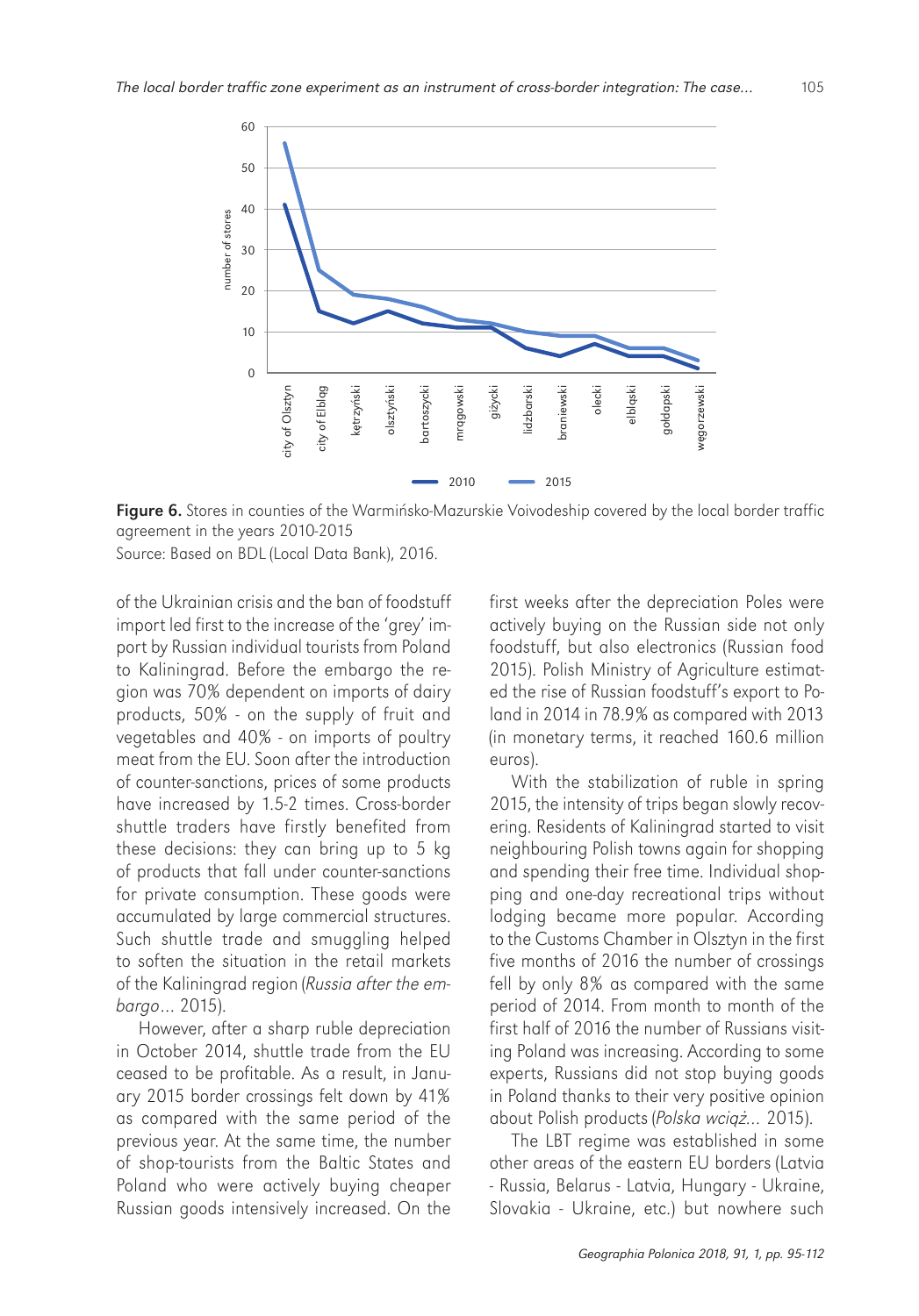spectacular results were achieved. The key to a success was the inclusion of large cities (Kaliningrad, Gdansk, Sopot, Gdynia and Olsztyn) that provide a high level of services. The difference in prices belonged to the driving force of everyday cross-border interactions. Ordinary citizens benefited from the establishment of the LBT, which gave them access to cheaper goods. The LBT undoubtedly gave the opportunity to build closer neighbour relationships. It has have a strong impact on entrepreneurs, businessmen, journalists, intellectuals, and officials from Kaliningrad, as well as those from Tri-City and Olsztyn. The people have become interested in domestic issues and life in Poland. This has created a common information space and interest in each other, has increased trust and communication between neighbours.

Direct contacts allowed to confront mutual stereotypes and prejudices with the reality. The local experts suggested that the LBT regime could have created a common trans-border space. They believed that despite of the significant worsening of Russian-Polish relations, residents of neighbouring areas would have kept their contacts and continued to feel comfortable on both sides of the border. For many residents of Kaliningrad Oblast the Polish neighbouring regions represent the EU territory that is treated as a reference point. They live in Russian Federation, in the Russian economic and legal space, but also partly in another dimension. It is a source of a new Kaliningrad identity. This borderland may be perceived as a kind of a laboratory where future models and forms of interstate cooperation might be tested and implemented.

For Russia as a whole Poland seems to be one of the least friendly countries (Russian-Polish relations 2015). According to recent polls of the Levada Centre, in the eyes of Russian citizens Poles run the 5th in the list of peoples who are hostile to Russia following Ukrainians, Georgians, Americans and British. But the attitude of Kaliningraders to Poles and Poland has not changed since the establishment of the EU sanctions against Russia. 60% of the region's inhabitants are neutral

or positive to Poles (A*ttitude of Kaliningraders*… 2014). Survey of the All-Russian Public Opinion Research Centre (VTsIOM) showed that 51% of Kaliningraders perceive Russian-Polish relations positively (Report 2015). At the same time, according to the survey of the Centre for Polish-Russian Dialogue and Understanding 55% of Polish citizens polled in the area covered by the LBT regime have positive emotions associated with Russians<sup>5</sup>. The vast majority of Polish participants of the survey conducted by the authors in the counties covered by visa-free traffic considered the relations with Kaliningrad Oblast good (48.8%) and 19.2% thought they were very good. Slightly more than 30% of Polish interviewees perceived neighbourly relations with Russia as neutral. Only 1.6% described the relations as bad.

The inhabitants of the borderland meet in stores and restaurants but do not interact; they function 'in parallel to each other' (Wenerski & Kaźmierkiewicz 2013). Place of residence and work, the frequency of contact with the Russians, education, and age impact the perceptions of the neighbours. Historical relations of Poles and Russians impede full integration, however more frequent contacts reduce tensions between the inhabitants of the borderland and diminish the impact of media and national government on daily neighbourly relations. A taxi driver from Gdansk declared in an interview to polish sociologists: "Between Poles and Russians, there are no discords. Conflicts are at a higher level". An employee of the Museum of Amber in Gdansk seconded him: "I often meet Russians, they are open, nice, not noisy, and they have the same temperament as Poles. I perceive them well". A survey conducted by the authors among the residents of Tri-City seems to confirm the statements presented above. Over 81% of respondents from Tri-City declared they did not mind the presence of Russian tourists in the city space,

<sup>5</sup> Survey was conducted in August 2013 in the form of computer-aided telephone interviews on a sample of 1,000 adult Poles (the sample was drawn randomly) and represents population by gender, age, education, town size, and district.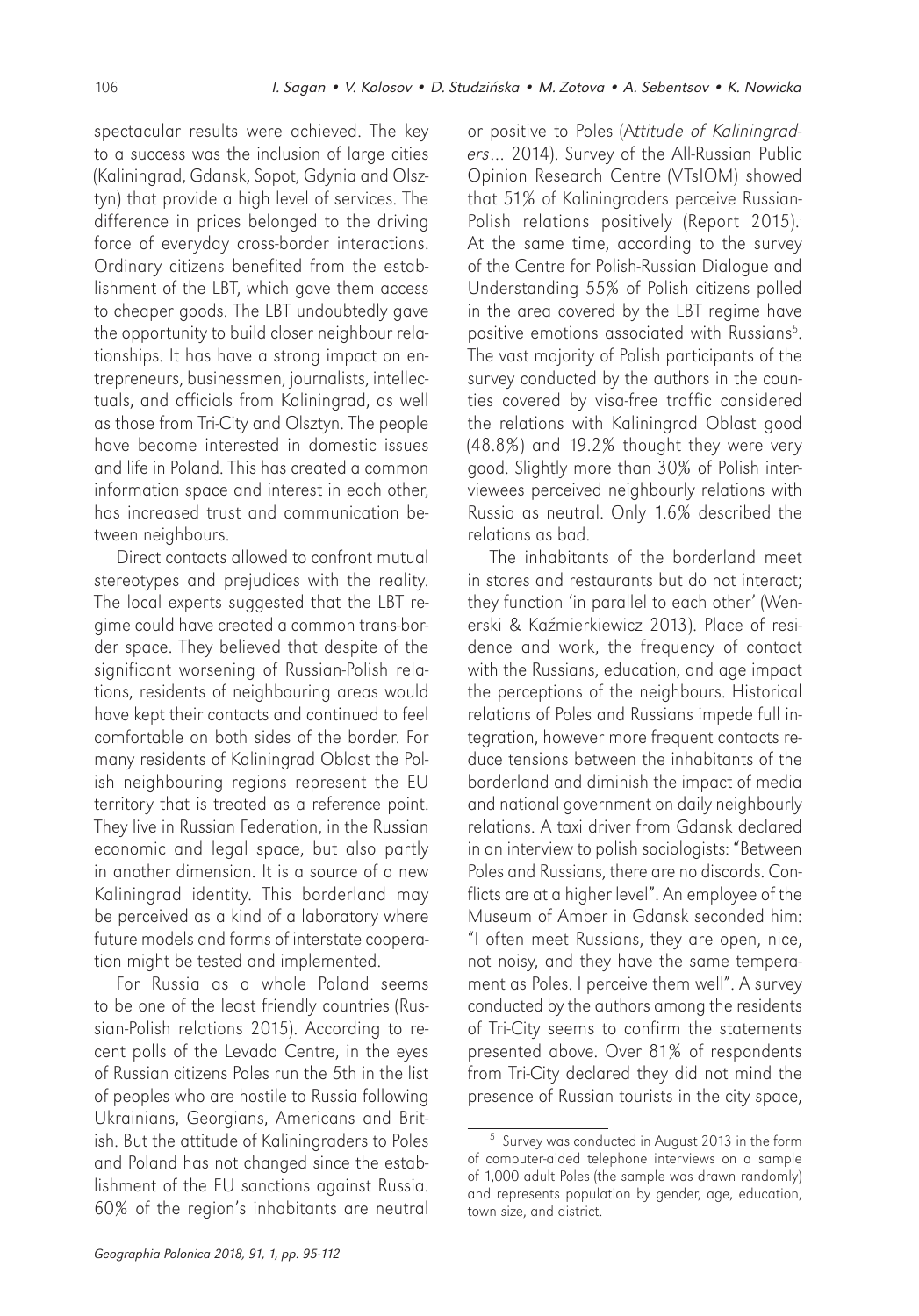Only as little as 6.4% of the interviewees asserted that the Russians were not welcomed in the agglomeration, while 12.4% did not give any opinion regarding the residents of Kaliningrad Oblast in Tri-City. The respondents dissatisfied with Russian presence, referred to dangerous driving, queues in stores, improper attitude towards the locals (according to these interviewees, the Russians were impolite and ill-tempered), as well as road congestion and accidents.

The impact of local border traffic agreement on the functioning of local communities is reflected also in the growth of interest in learning Russian language in Polish parts of the borderland. The attempts to understand the neighbour come as a consequence of efforts to increase the incomes from services provided to the Russians, and should be interpreted as another benefit of introducing visafree traffic on the external frontiers of the EU. Although the motivation for learning neighbour's tongue is often purely economic, it will contribute in the future to better mutual understanding and gradual establishment of contacts. Language barrier constitutes a major problem in border regions, hence overcoming it is crucial for borderland inhabitants' full integration.

Nevertheless, some Russian experts suggest that the LBT regime changed nothing because the consulate of Poland had been issuing annual multi-entry Schengen visas relatively easy. They believe that this regime is not beneficial for the economy of Kaliningrad, especially for consumer market, because the LBT has caused a dramatic increase in 'grey' imports from Poland. Local business feels the increasing competitive pressure from Polish producers and retail trade. Kaliningrad manufacturing companies and retailers claim that federal and regional structure adopt protectionist measures. Expectations of the increasing flow of Polish tourists were not justified. According to M. Więckowski (2010: 109) "For Poles, trips to the countries of the former Soviet Union are decidedly less attractive. Their trips are mainly undertaken for trade purposes". In their eyes, Kaliningrad

remains a dangerous and grey city, it is poor, not groomed and interesting, and at the same time too expensive (Kolosov & Vendina 2014). The LBT didn't yet change these stereotypes. According to the survey conducted in August 2013, 73% of surveyed inhabitants of neighbouring Polish regions have never been to Kaliningrad region. However, those who have recently visited Kaliningrad emphasized its dynamism and positive change. No doubt that negative stereotypes persist partly because by an inadequate promotion and marketing of the region by Russian stakeholders.

Cooperation with Kaliningrad Oblast became an important element of regional and local authorities' polices of both Polish regions. The location of Warmińsko-Mazurskie Voivodeship in the immediate vicinity of Kaliningrad Oblast makes collaboration with the Russians natural. The Voivodeship's strategy for socioeconomic development until 2025 lists such cooperation as an important developmental factor; the document points to the possibility of benefiting from the opportunities offered by local border traffic. The strategy for development of Pomorskie Voivodeship until 2020 stresses the importance of cooperation within the Baltic region, which includes Kaliningrad Oblast.

The significance of cross-border cooperation is also reflected in the activities of counties and municipalities. Particularly notable was the activity of counties of the Warmińsko-Mazurskie Voivodeship. Out of eleven district authority offices (starostwa) that signed bilateral agreements, nine were located in the Warmia and Mazuria regions. All the frontier counties carry out active cooperation with the Russian side. The farther away from the boundary, the lower the number of self-governments cooperating across the border (*Stan demokracji lokalnej*… 2012). Additionally, particularly active were the urban counties: Gdańsk, Gdynia, Olsztyn, Elbląg (Tab. 3).

It is worth noting that after the introduction of local border traffic regulations, the partnership agreements that had been signed several years before were renewed. In 2012 Elbląg and in 2013 Gdańsk decided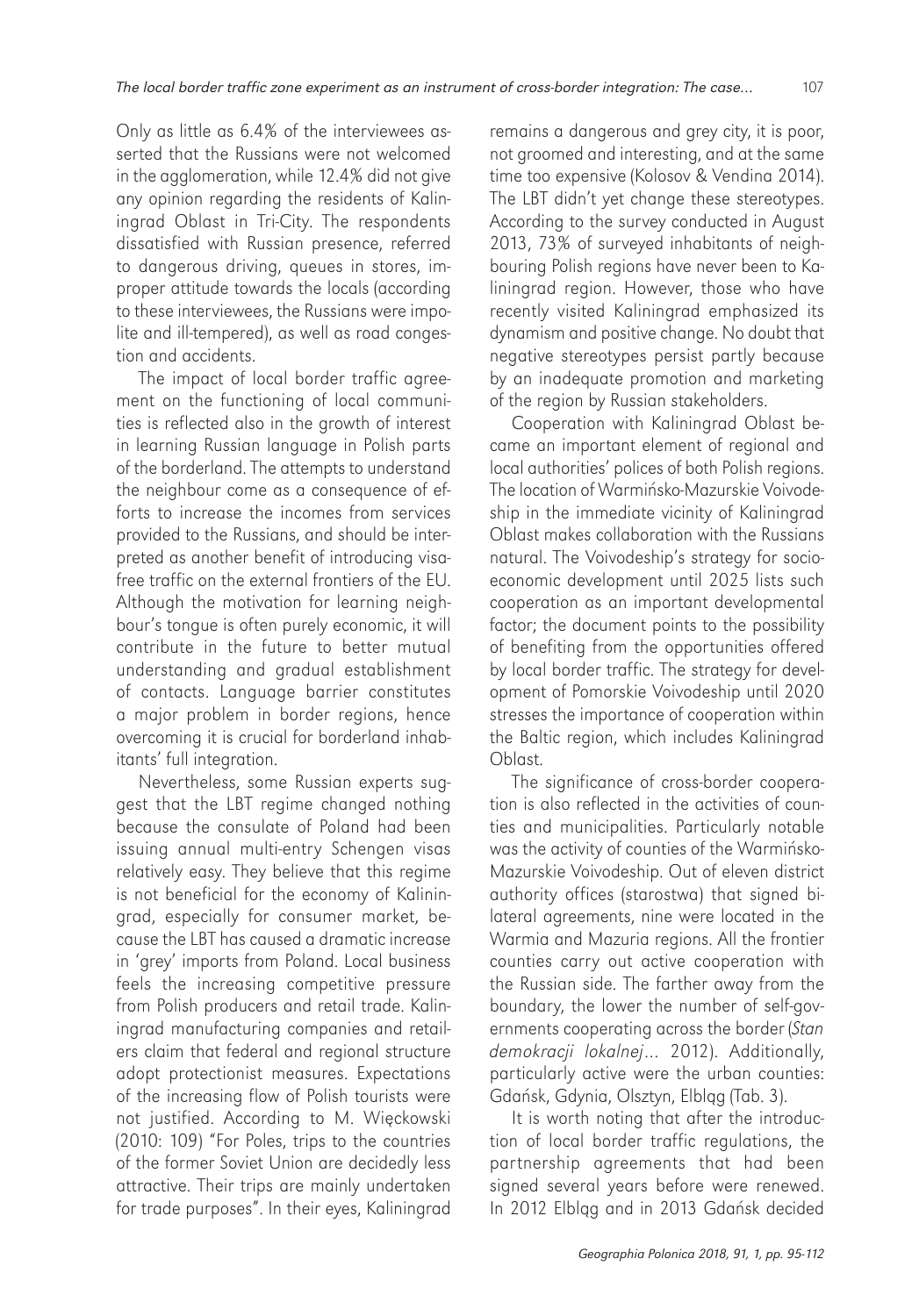| No.            | County (powiat)          | Partner                | Year of signature<br>of the agreement | Year of prolongation<br>of the agreement |
|----------------|--------------------------|------------------------|---------------------------------------|------------------------------------------|
| 1              | Gdańsk                   | Kaliningrad            | 1993                                  | renewed in 2013                          |
| $\mathfrak{D}$ | Gdynia                   | Kaliningrad            | 1994                                  | renewed in 1997                          |
| 3              | Olsztyn                  | Kaliningrad            | 1993                                  | renewed in 1998, 2003, 2008              |
| 4              | Elblgg                   | <b>Baltiysk</b>        | 1994                                  |                                          |
|                |                          | Kaliningrad            | 1994                                  | renewed in 2012                          |
| 5              | <b>Bartoszyce County</b> | Bagrationovsk district | 2001                                  |                                          |
| 6              | Giżycko County           | Nesterov               | 2006                                  |                                          |
| 7              | Gołdap County            | Gusey district         | 2010                                  |                                          |
| 8              | Kętrzyn County           | Pravdinsk district     | 2004                                  |                                          |
|                |                          | Kaliningrad            | 2009                                  |                                          |
| 9              | Lidzbark County          | Bagrationovsk district | 2000                                  |                                          |
| 10             | Olecko County            | Guryevsk County        | 2004                                  |                                          |
| 11             | Węgorzewo County         | Chernyakhovsk district | 2003                                  |                                          |
|                |                          | Ozyorsk                | 2003                                  |                                          |
|                |                          | Pravdinsk              | 2005                                  |                                          |

Table 3. Bilateral agreements of Polish counties included in the local border traffic agreement

Source: Based on diffuse sources

to re-launch cooperation with the city of Kaliningrad to boost the socio-economic benefits. As Gdańsk authorities informed, the agreement was a result of permanent cooperation of the two cities, first established within the town-twinning framework in 1993. Indeed, the contacts became much more dynamic with the opening of local border traffic on the 27th of July 2012 (*Biuletyn Informacji Publicznej*… 2016).

The significance of the LBT for local and regional economy is also reflected in vigorous efforts of regional self-governments aimed at re-establishing the zone after its shut down in 2016. The marshal of Pomorskie Voivodeship issued letters to the minister for the interior and administration and to the minister of foreign affairs, while the marshal of Warmińsko-Mazurskie Voivodeship sent a letter to the head of Ministry of Foreign Affairs to re-establish LBT on Polish-Russian border.

Also local self-governments have taken actions. Kętrzyn City Council issued a plea to the Ministry of Foreign Affairs to alter the decision concerning the suspension of visa-free traffic. Additionally meetings and protests with the participation of politicians, local authorities, and residents are organised. Self-governments' efforts enjoy the support of MPs from both the governing coalition (Kukiz'15) and from the opposition (Platforma Obywatelska, .Nowoczesna), who also demand the decision to be changed. The government, however, justifies shutting down the LBT with security reasons and as the article was being published, it has not changed its position.

## Conclusion

Polish-Russian borderland is an intriguing research area not only due to its high sensitivity to historical, social, and economic factors, but also because of its geopolitical nature. On the one hand, the Polish-Russian border is considered a local boundary, as it is crossed primarily by the inhabitants of the borderland, on the other hand – it reflects the bilateral Polish-Russian relations and EU policies towards its neighbouring countries.

In their traditional understanding the LBT zones had mainly humanitarian and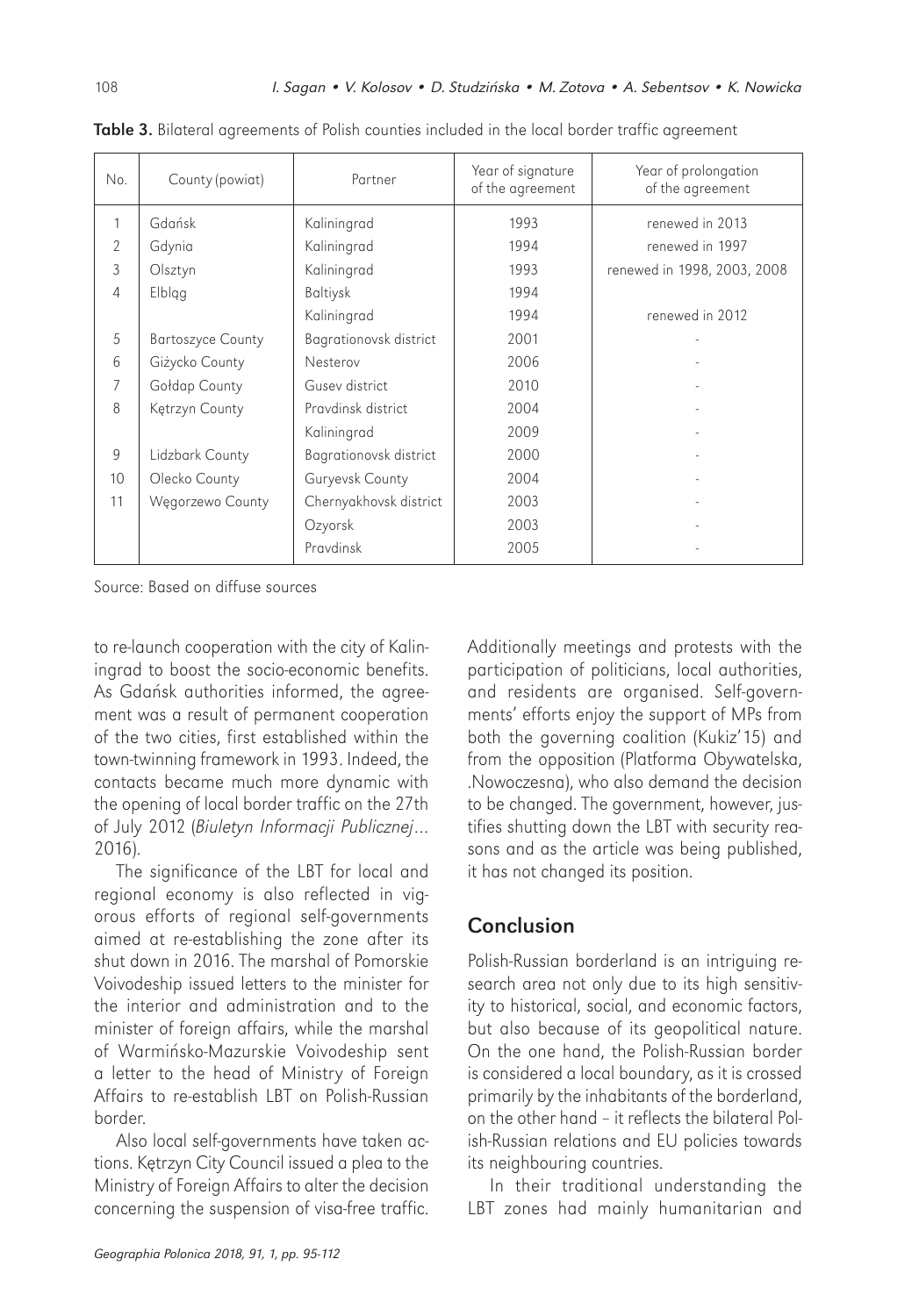compensating purposes. Their aim was not to create cross-border regions, but to facilitate crossings of the boundary for societies divided by state boundaries. Hence the regulations that establish the range limit of 30/50 km are usually an obstacle in realisation of zones' actual function, i.e. integrating, and not merely compensating the nuisances stemming from the partitions. The success of the four-year period of the LBT zone's functioning on the Polish-Kaliningrad border came as a result of modification of those regulations and the inclusion of economic regions otherwise heavily affected in the functional dimension. The example of the Polish-Russian borderland, where the visa-free traffic zone was significantly extended, corroborates the importance of including large urban centres, academic cities, and areas that attract tourism. The concessions made by the EU in this case were justified as an attempt to prevent artificial division of Kaliningrad region (Second report on the implementation and functioning of the local border traffic regime, 2011). Nonetheless, the benefits from extending the zone have far exceeded the adopted assumptions and have substantially contributed to cross-border integration. Having this experience in mind, it should be noted that to exploit the integration opportunities of LBT, its range needs to be adjusted individually to each area, with special attention dedicated to adapting it to existing settlement pattern, and in particular to the presence of highertier urban centres.

The residents of areas covered by the LBT used the benefit of location for building an interdependent borderland. The intensity of traffic and the nature of cross-border contacts allow to state that during the four years of functioning of the zone, socially created cross-border soft space was indeed formed.

Emergence of such areas is extremely important in building cooperation and goodneighbourly relations, not only in a post-conflict political situation, but also for amelioration of conflicts. What often becomes a barrier in building cross-border spaces of cooperation is the parish politics of interests framed within

the context of the administrative boundaries of the counties (cf. Walsh 2015). However, this was not the case while building a common area of cooperation between Kaliningrad Oblast and the Warmińsko-Mazurskie and Pomorskie Voivodeships. On the contrary – the commitment and the role of the regional authorities in the processes of the LBT zone creation and its functioning exemplified the efficiency of united grass-roots efforts. Thus, the region had the chance to become a model of national and local policies' cooperation in border areas. The decision of Polish authorities to shut down the LBT has verified these expectations. It has proved yet again that socio-economic initiatives in border regions are deterministically dependent on the decisions of central governments. The fact that the interviewees of the survey pointed most frequently to the unpredictability of the decisions of Russian central government, whose policies dynamically change, as the main obstacle in the development of the LBT, perfectly illustrates how unstable and difficult to predict in long term are the circumstances in which such initiatives operate – even those as successful as the LBT. None of the respondents considered a possibility that the Polish authorities could definitively change their stance.

The case of success of an otherwise failed experiment of LBT on the Polish-Kaliningrad Oblast border offers analytically interesting material for describing processes of peripheralisation of areas. As the analysis of 'life' and 'death' of the local border traffic zone indicates, the peripheralisation of areas does not necessarily stem from their endogenous characteristics. Exterior factors may play a key role, not only limiting the endogenously generated potential but actually, in a longer perspective, causing its demise. Lack of confidence in the stability of prevailing regulations is the fundamental obstacle that prevents the development of regional socio-economic activities. Restoring lost confidence is a lengthy process, while the residents' and entrepreneurs' inactivity – a consequence of losing trust – contributes, in turn, to region's peripheralisation.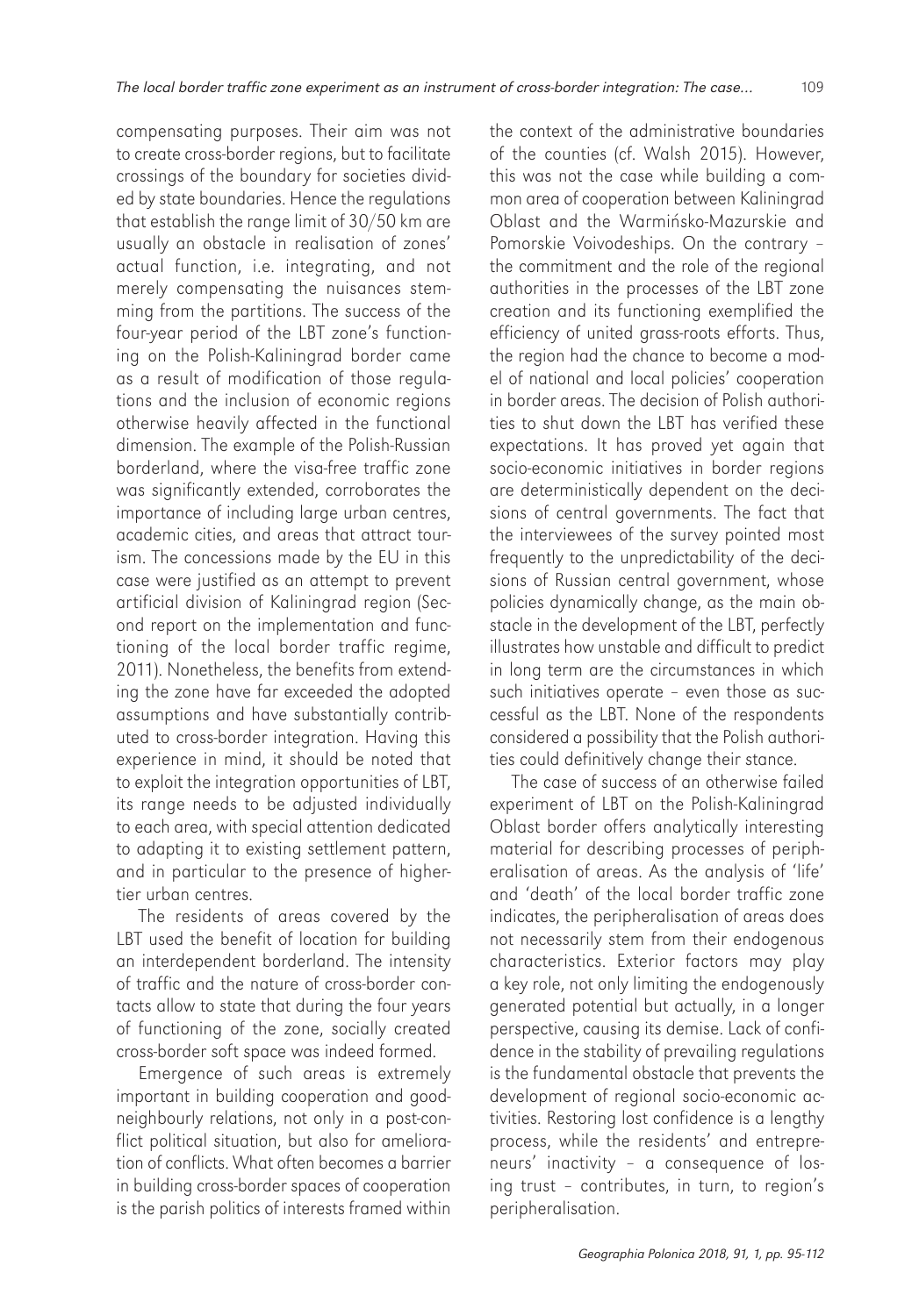In the context of complicated relations between Russia and the EU, and Poland in particular, it is difficult to overestimate the positive role that the LBT played in amelioration of conflicts. The borderland with the LBT could potentially become a 'model region of crossborder cooperation' or a 'laboratory of social changes' between Russia and the EU countries; an objective proposed by some experts in the early 2000s could have had a chance to be implemented. Unfortunately, yet this time, it did not happen so.

#### References

- ALLMENDINGER P., HAUGHTON G., KNIELING J., OTH-ENGRAFEN F., 2015. *Soft spaces in Europe: Re-negotiating governance, boundaries and borders*. London: Routledge.
- ANISIEWICZ R., PALMOWSKI T., 2014. *Small border traffic and cross-border tourism between Poland and the Kaliningrad Oblast of the Russian Federation*. Quaestiones Geographicae, vol. 33, no. 2, pp. 79-86.
- ATTITUDE OF KALININGRADERS TO POLES, 2014. *Otnoshenie kaliningradtsev k poliakam i naoborot.* http://polsha24.com/novosti/otnoshenie-kaliningradtsev-k-poliakam-i-naoborot-5412/ [10 June 2016].
- BDL, 2016. Bank Danych Lokalnych, stat.gov.pl/bdl/ [15 November 2016].
- BIULETYN INFORMACJI PUBLICZNEJ MIASTA GDAŃSK, 2016. http://bip.gdansk.pl/rada-miasta/Gdansk- -Kaliningrad,a,27655 [10 October 2016].
- DOLIWA-KLEPACKA A., 2011. *Mo*ż*liwo*ś*ci odst*ą*pienia od re*ż*imu wizowego przy przekraczaniu zewn*ę*trznej granicy Unii Europejskiej* [in:] M. Zdanowicz (ed.), Przyjazna granica niezbędnym elementem wzmacniania stosunków społeczeństw Polski i Rosji, Białystok: Białostockie Studia Prawnicze, pp. 142-157.
- DOMANIEWSKI S., STUDZIŃSKA D., 2016. *The small border traffic zone between Poland and Kaliningrad Region (Russia)*: *The impact of a local visafree border regime.* Geopolitics, vol. 21, no. 3, pp. 538-555.

#### Acknowledgements

Vladimir Kolosov, Maria Zotova and Alexander Sebentsov thank Russian Science Foundation for supporting the project "Russian Borders: Challenges of Neighbourhood" (grant No. 14-18-03621) which allowed them conducting the Russian part of the study.

#### Editors' note:

Unless otherwise stated, the sources of tables and figures are the authors', on the basis of their own research.

- DUDZIŃSKA K., DYNER A., 2013. *Ma*ł*y ruch graniczny mi*ę*dzy obwodem kaliningradzkim a Polsk*ą *– wyzwania, szanse i zagro*ż*enia*. Policy Paper, no. 29 (77), Warszawa: PISM.
- EBERHARDT P., 2012. *The Curzon line as the eastern boundary of Poland: The origins and the political background.* Geographia Polonica, vol. 85, no. 1, pp.5-21.
- FEDOROV G.M., ZVEREV JU.M., KORNEEVEC V.S., 2013. *Rossija na Baltike: 1990-2012*. Kaliningrad: Izd-vo BFU im. I. Kanta.
- FEDOROV G., 2010. *The Kaliningrad dilemma: A 'development corridor' or a 'double periphery'? The geopolitical factor of the development of the Russian exclave on the Baltic Sea*. Baltic Region, no. 2, pp. 4-12.
- FOMINA J., 2012. *Umowa o ma*ł*ym ruchu granicznym z obwodem kaliningradzkim*: *Sukces polskiej prezydencji oraz budowanie zaufania mi*ę*dzy Polsk*ą *a Rosj*ą. Warszawa: Analiza Fundacji Batorego, http://www.batory.org.pl/upload/files/ Programy%20operacyjne/Otwarta%20Europa/ Kaliningrad\_pol.pdf. [20 March 2017]
- JAROSZEWICZ M., 2012. *Niemo*ż*liwe uczyni*ć *mo*ż*liwym. Perspektywy ruchu bezwizowego pomi*ę*dzy UE a wschodnimi partnerami*. Warszawa: Ośrodek Studiów Wschodnich im. Marka Karpia.
- KAMIŃSKI K., 2013. *Ma*ł*y ruch graniczny pó*ł *roku od wej*ś*cia w* ż*ycie umowy*. Nowa Europa Wschodnia. http://www.new.org.pl/2Ul3- -03-03,maly\_ruch\_graniczny.html. [1 July 2015].
- KOLOSOV V., VENDINA O., 2014*. The youth in Kaliningrad, Gdansk and Klaipeda: Geopolitical vision*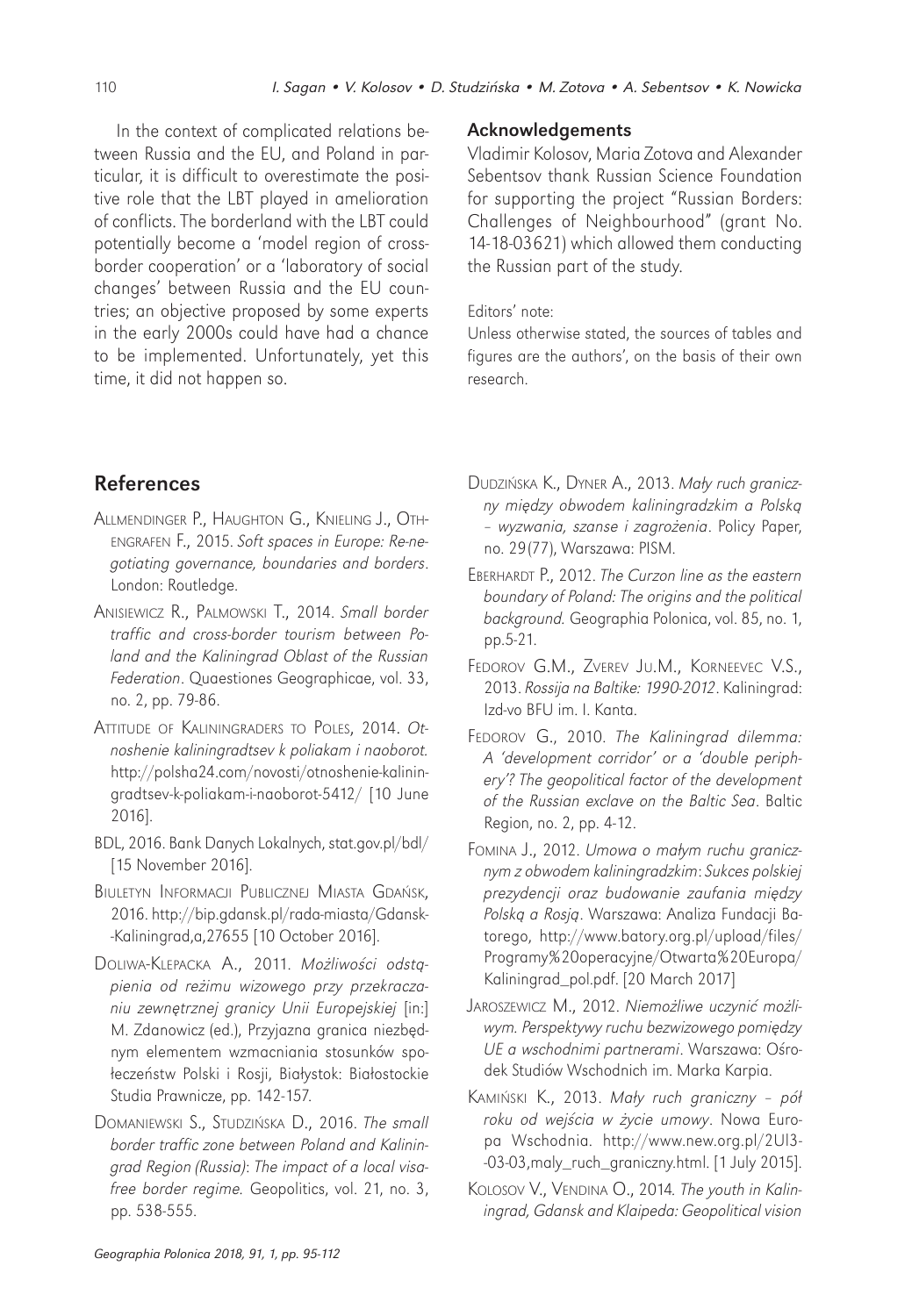*of the world, identity and images of the other*. Baltic Region, no. 4(22), pp. 4-26.

- KOMORNICKI T., 1999. *Granice Polski. Analiza zmian przenikalno*ś*ci w latach 1990-1996*. Geopolitical Studies, vol. 5, Warszawa: Instytut Geografii i Przestrzennego Zagospodarowania PAN.
- KOMORNICKI T., 2010. Flows of persons and goods across the Polish segment of the outer boundary of the European Union – results of a research project. Europa XXI, vol. 20, pp. 9-29.
- LITHUANIA HAS FROZEN TALKS ON BORDER MOVEMENT OF THE KALININGRAD REGION, 2014. *Litva zamorozila peregovory o malom prigrani*č*nom peredviženii s Kaliningradskoj oblast'ju*. http://www.rosbalt. ru/kaliningrad/2014/06/09/1278562.html [26 October 2016].
- LITHUANIAN FOREIGN MINISTER: POLAND PROPOSALS DO NOT MEET THE REQUIREMENTS OF THE SCHENGEN, 2010. *MID Litvy: predloženija Pol'ši ne sootvetstvujut trebovanijam Šengena*. http://www. newkaliningrad.ru/news/politics/k1119062.html [26 October 2013].
- MARTINEZ O.J., 1994. *The dynamics of border interaction: New approaches to border analysis* [in:] C.H. Schofield (ed.), Global boundaries, world boundaries, World boundaries series, vol. 1, London: Routledge, pp. 1-15.
- MELNIK A., 2006. *Institutional aspects of Ukraine and Poland`s transborder cooperation: Results and problems* [in:] J. Kitowski (ed.), Regional transborder cooperation in countries of Central and Eastern Europe – a balance of achievements. Geopolitical Studies, vol. 14, Warsaw: Institute of Geography and Spatial Organization PAS, University of Rzeszów, pp. 117-137.
- MORACZEWSKA A., 2008. *Transformacja funkcji granic Polski*. Lublin: Wydawnictwo Uniwersytetu Marii Curie-Sklodowskiej.
- PALMOWSKI T., 2010. *Problems of cross-border cooperation between Poland and the Kaliningrad Oblast of the Russian Federation.* Questiones Geographicae, vol. 29, no. 4, pp. 75-82.
- PALMOWSKI T., 2013. *Kaliningrad szansa czy zagro*ż*enie dla Europy Ba*ł*tyckiej?* Gdańsk-Pelplin: Wydawnictwo Bernardinum.
- POLSKA WCIĄŻ MAŁO OPŁACALNA DLA ROSJAN, 2015. Puls Biznesu. http://www.pb.pl/4189873,87058,polska-wciaz-malo-oplacalna-dla-rosjan [15 October 2016].
- REGULATION (EC) No 1931/2006 of the European Parliament and of the Council of 20 December 2006 laying down rules on local border traffic at the external land borders of the Member States and amending the provisions of the Schengen Convention
- REPORT, 2015. *Rossijsko-pol'skie otnošenija: Sociologi*č*eskij monitoring 2012-2014*. http://wciom.ru/fileadmin/file/reports\_ conferences/2015/2015-03-06-roosia-polsha. pdf [10 June 2016].
- ROŽKOV-JUR'EVSKIJ JU., 2014. *Some aspects of historical and political geography of the Kaliningrad region*. Pskovskii Regionologičeskii Žurnal, no.18, pp. 104-121.
- RUCH GRANICZNY, 2011-2015. *Ruch graniczny oraz przep*ł*yw towarów i us*ł*ug na zewn*ę*trznej granicy unii europejskiej na terenie Polski w 2010-2014 roku*. Warszawa-Rzeszów: Central Statistical Office.
- RUSSIA AFTER THE EMBARGO, 2015. Č*elnoki i vlast':*  č*to stalo s prigrani*č*nymi rajonami Rossii posle èmbargo Podrobnee na RBK.* http://www.rbc.ru/ opinions/economics/21/04/2015/5535d11d9a 7947852c7187b7 [10 November 2016].
- RUSSIAN FOOD, 2015. *Kupujemy wi*ę*cej rosyjskiej* ż*ywno*ś*ci.* http://www.farmer.pl/fakty/polska-swiat/ kupujemy-wiecej-rosyjskiej-zywnosci,56425.html [10 November 2016].
- RUSSIAN-POLISH RELATIONS, 2015. *Rossijskopol'skie otnošenija skladyvajutsja ploho.* http://www.polska-kaliningrad.ru/home/ 10-newsfrompoland/5461-rossijsko-polskieotnosheniya-skladyvayutsya-plokho-otsenivayutrossijskie-smi [15 October 2016].
- RUSSIAN WEST, 2014. *Za polgoda kaliningradcy potratili v Pol'še 92 mln. zlotyh*. http://ruwest. ru/news/24512/ [30 August 2014].
- SEBENTSOV A.B., ZOTOVA M.V., 2013. *Geography and economy of the Kaliningrad region: Limitation and prospects of development*. Baltic Region, no. 4 (18), pp. 81-94.
- SPRAWOZDANIE MRG, 2014. Wdrażanie i funkcjonowanie rozporządzenia Parlamentu Europejskiego i Rady (UE) nr 1342/2011 zmieniające rozporządzenie (WE) nr 1931/2006 w sprawie włączenia obwodu kaliningradzkiego i niektórych polskich okręgów administracyjnych do obszaru uznawanego za strefę przygraniczną oraz dotyczące dwustronnej umowy zawartej w związku